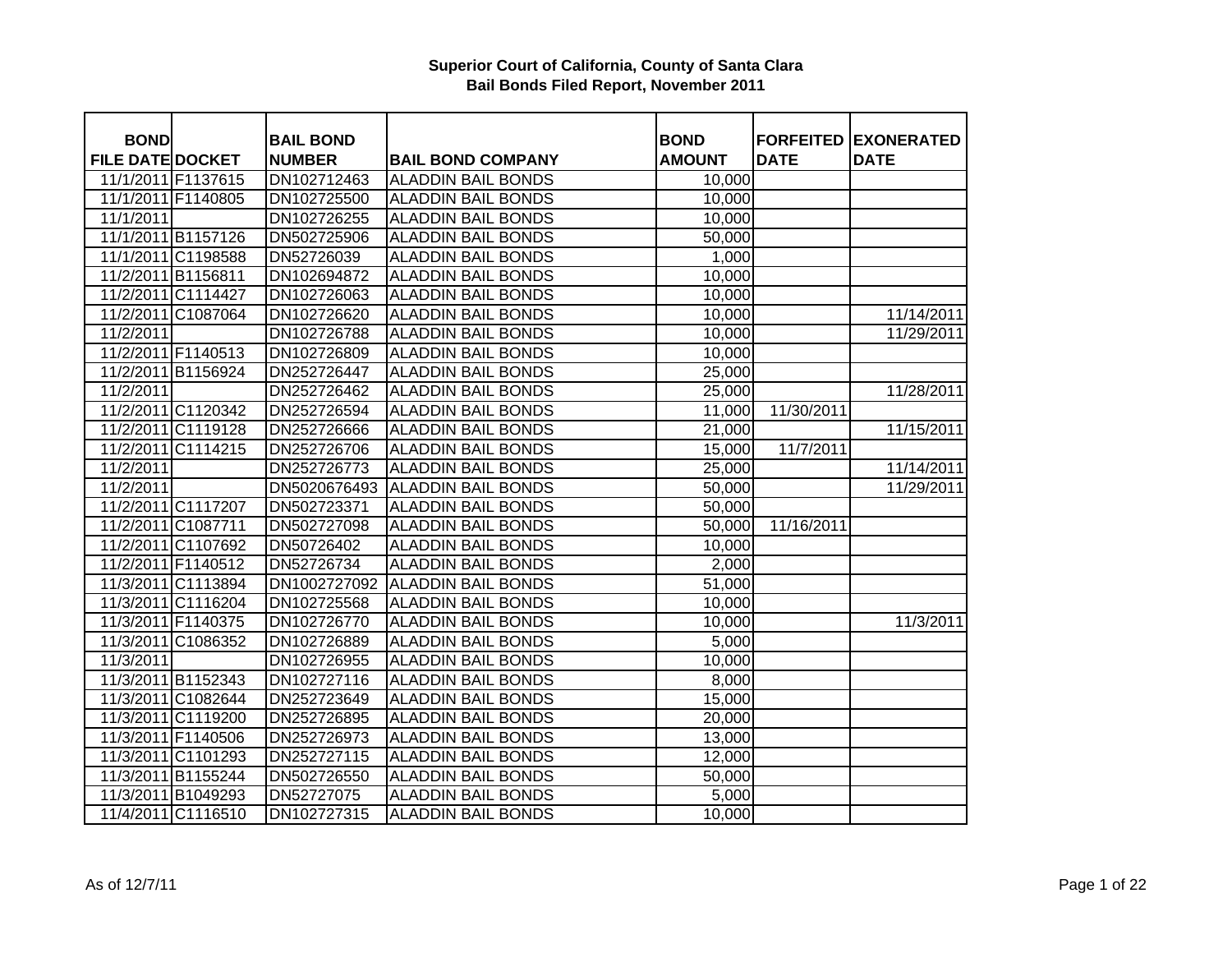| <b>BOND</b>             |                    | <b>BAIL BOND</b> |                           | <b>BOND</b>   | <b>FORFEITED</b> | <b>EXONERATED</b> |
|-------------------------|--------------------|------------------|---------------------------|---------------|------------------|-------------------|
| <b>FILE DATE DOCKET</b> |                    | <b>NUMBER</b>    | <b>BAIL BOND COMPANY</b>  | <b>AMOUNT</b> | <b>DATE</b>      | <b>DATE</b>       |
| 11/4/2011               |                    | DN102727333      | <b>ALADDIN BAIL BONDS</b> | 10,000        |                  |                   |
| 11/4/2011               |                    | DN102727370      | <b>ALADDIN BAIL BONDS</b> | 5,000         |                  |                   |
|                         | 11/4/2011 C1112736 | DN102727381      | <b>ALADDIN BAIL BONDS</b> | 10,000        |                  |                   |
|                         | 11/4/2011 C1119200 | DN102727390      | <b>ALADDIN BAIL BONDS</b> | 10,000        |                  |                   |
| 11/4/2011 C1119411      |                    | DN252727221      | <b>ALADDIN BAIL BONDS</b> | 10,000        | 11/17/2011       |                   |
| 11/4/2011 C1119677      |                    | DN252727235      | <b>ALADDIN BAIL BONDS</b> | 25,000        |                  |                   |
|                         | 11/4/2011 C1119679 | DN252727334      | <b>ALADDIN BAIL BONDS</b> | 13,000        |                  |                   |
|                         | 11/4/2011 C1119392 | DN252727372      | <b>ALADDIN BAIL BONDS</b> | 21,000        |                  |                   |
|                         | 11/4/2011 C1119174 | DN252727400      | <b>ALADDIN BAIL BONDS</b> | 25,000        |                  |                   |
|                         | 11/4/2011 C1119564 | DN502727369      | <b>ALADDIN BAIL BONDS</b> | 41,000        | 11/16/2011       |                   |
|                         | 11/4/2011 CC941679 | DN52727321       | <b>ALADDIN BAIL BONDS</b> | 5,000         |                  |                   |
|                         | 11/4/2011 C1119307 | DN52727382       | <b>ALADDIN BAIL BONDS</b> | 5,000         |                  |                   |
|                         | 11/7/2011 C1118486 | DN102694873      | <b>ALADDIN BAIL BONDS</b> | 10,000        |                  |                   |
|                         | 11/7/2011 C1100819 | DN102727364      | <b>ALADDIN BAIL BONDS</b> | 10,000        |                  |                   |
|                         | 11/7/2011 C1120535 | DN102727669      | ALADDIN BAIL BONDS        | 10,000        |                  |                   |
| 11/7/2011               |                    | DN102727963      | <b>ALADDIN BAIL BONDS</b> | 10,000        |                  |                   |
|                         | 11/7/2011 C1119178 | DN102728016      | <b>ALADDIN BAIL BONDS</b> | 10,000        |                  | 11/18/2011        |
|                         | 11/7/2011 C1107740 | DN252710250      | <b>ALADDIN BAIL BONDS</b> | 10,000        |                  |                   |
|                         | 11/7/2011 C1117284 | DN252727497      | <b>ALADDIN BAIL BONDS</b> | 10,000        |                  |                   |
| 11/7/2011               |                    | DN252727513      | <b>ALADDIN BAIL BONDS</b> | 10,000        |                  | 11/18/2011        |
|                         | 11/7/2011 C1120405 | DN252728150      | <b>ALADDIN BAIL BONDS</b> | 25,000        | 12/1/2011        |                   |
| 11/7/2011               |                    | DN502727159      | <b>ALADDIN BAIL BONDS</b> | 8,000         |                  |                   |
|                         | 11/7/2011 C1119986 | DN502727868      | <b>ALADDIN BAIL BONDS</b> | 26,000        | 12/2/2011        |                   |
|                         | 11/7/2011 C1119903 | DN502728194      | <b>ALADDIN BAIL BONDS</b> | 30,000        |                  |                   |
|                         | 11/7/2011 C1114146 | DN502728209      | <b>ALADDIN BAIL BONDS</b> | 30,000        |                  |                   |
|                         | 11/7/2011 C1118365 | DN52722401       | <b>ALADDIN BAIL BONDS</b> | 5,000         |                  |                   |
|                         | 11/7/2011 CC934855 | DN52727466       | <b>ALADDIN BAIL BONDS</b> | 5,000         |                  |                   |
|                         | 11/7/2011 C1116270 | DN52727597       | <b>ALADDIN BAIL BONDS</b> | 5,000         |                  |                   |
|                         | 11/8/2011 C1116671 | DN102728123      | <b>ALADDIN BAIL BONDS</b> | 5,000         |                  | 11/8/2011         |
|                         | 11/8/2011 C1083006 | DN252727296      | <b>ALADDIN BAIL BONDS</b> | 15,000        |                  |                   |
|                         | 11/8/2011 C1116000 | DN252728448      | <b>ALADDIN BAIL BONDS</b> | 12,000        |                  |                   |
| 11/8/2011               |                    | DN502727893      | <b>ALADDIN BAIL BONDS</b> | 50,000        |                  |                   |
|                         | 11/8/2011 C1095510 | DN52726720       | <b>ALADDIN BAIL BONDS</b> | 5,000         |                  |                   |
|                         | 11/8/2011 C1116390 | DN52728487       | <b>ALADDIN BAIL BONDS</b> | 1,000         | 12/1/2011        |                   |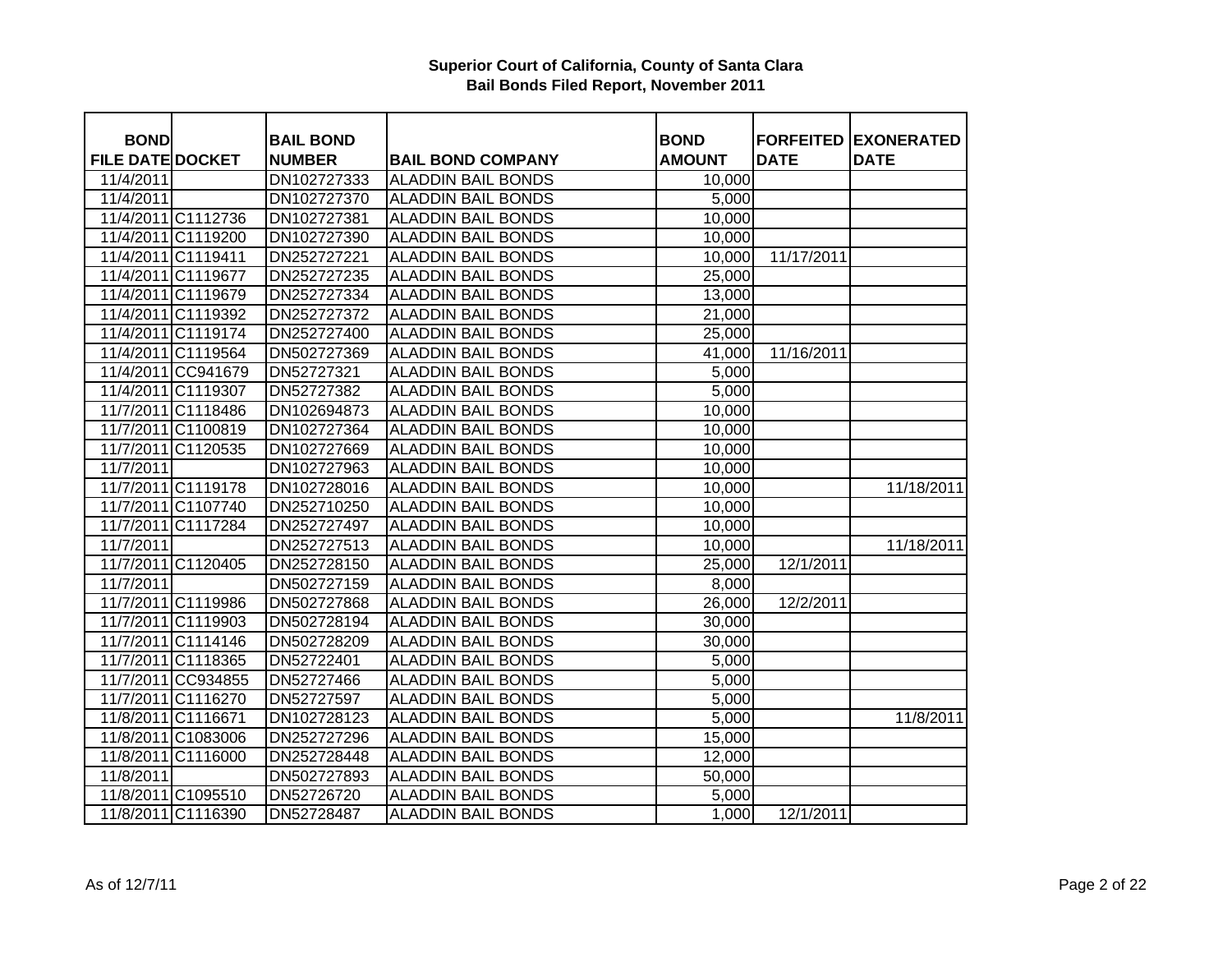| <b>BOND</b>             |                    | <b>BAIL BOND</b> |                           | <b>BOND</b>   | <b>FORFEITED</b> | <b>EXONERATED</b> |
|-------------------------|--------------------|------------------|---------------------------|---------------|------------------|-------------------|
| <b>FILE DATE DOCKET</b> |                    | <b>NUMBER</b>    | <b>BAIL BOND COMPANY</b>  | <b>AMOUNT</b> | <b>DATE</b>      | <b>DATE</b>       |
| 11/8/2011               |                    | DN52728488       | <b>ALADDIN BAIL BONDS</b> | 2,000         |                  |                   |
|                         | 11/9/2011 CC944670 | DN102727662      | <b>ALADDIN BAIL BONDS</b> | 10,000        |                  | 12/5/2011         |
|                         | 11/9/2011 C1118565 | DN102728712      | <b>ALADDIN BAIL BONDS</b> | 10,000        |                  |                   |
| 11/9/2011               |                    | DN502728529      | <b>ALADDIN BAIL BONDS</b> | 45,000        |                  | 12/5/2011         |
| 11/10/2011 C1120522     |                    | DN102728929      | <b>ALADDIN BAIL BONDS</b> | 10,000        |                  | 11/30/2011        |
| 11/10/2011 BB835498     |                    | DN252727358      | <b>ALADDIN BAIL BONDS</b> | 25,000        |                  |                   |
| 11/10/2011 B1156932     |                    | DN252728127      | <b>ALADDIN BAIL BONDS</b> | 25,000        |                  |                   |
| 11/10/2011 C1115977     |                    | DN252728581      | <b>ALADDIN BAIL BONDS</b> | 20,000        |                  |                   |
| 11/10/2011 C1120136     |                    | DN252728732      | <b>ALADDIN BAIL BONDS</b> | 11,000        | 11/30/2011       |                   |
| 11/10/2011 C1120344     |                    | DN252728926      | <b>ALADDIN BAIL BONDS</b> | 10,250        |                  |                   |
| 11/10/2011              |                    | DN2728912        | <b>ALADDIN BAIL BONDS</b> | 5,000         |                  |                   |
| 11/10/2011 C1114214     |                    | DN502728541      | <b>ALADDIN BAIL BONDS</b> | 40,000        |                  |                   |
| 11/10/2011 C1117674     |                    | DN502728760      | <b>ALADDIN BAIL BONDS</b> | 40,000        |                  |                   |
| 11/10/2011 B1151965     |                    | DN527278441      | <b>ALADDIN BAIL BONDS</b> | 5,000         |                  |                   |
| 11/10/2011 CC643639     |                    | DN52728970       | <b>ALADDIN BAIL BONDS</b> | 4,000         |                  |                   |
| 11/10/2011 CC932130     |                    | DN52728971       | <b>ALADDIN BAIL BONDS</b> | 5,000         |                  |                   |
| 11/10/2011 CC773305     |                    | DN52728972       | <b>ALADDIN BAIL BONDS</b> | 4,000         |                  |                   |
| 11/14/2011 B1157044     |                    | DN1002728810     | <b>ALADDIN BAIL BONDS</b> | 100,000       |                  |                   |
| 11/14/2011 C1120407     |                    | DN1002730445     | <b>ALADDIN BAIL BONDS</b> | 25,000        |                  |                   |
| 11/14/2011 B1157072     |                    | DN102728740      | <b>ALADDIN BAIL BONDS</b> | 10,000        |                  |                   |
| 11/14/2011 C1119990     |                    | DN102729890      | <b>ALADDIN BAIL BONDS</b> | 10,000        |                  |                   |
| 11/14/2011              |                    | DN102730016      | <b>ALADDIN BAIL BONDS</b> | 10,000        |                  |                   |
| 11/14/2011              |                    | DN102730319      | <b>ALADDIN BAIL BONDS</b> | 10,000        |                  |                   |
| 11/14/2011 C1107692     |                    | DN102730697      | <b>ALADDIN BAIL BONDS</b> | 10,000        |                  |                   |
| 11/14/2011 C1119491     |                    | DN252728923      | <b>ALADDIN BAIL BONDS</b> | 12,000        |                  |                   |
| 11/14/2011              |                    | DN252729023      | <b>ALADDIN BAIL BONDS</b> | 25,000        |                  |                   |
| 11/14/2011 C1119484     |                    | DN252729768      | <b>ALADDIN BAIL BONDS</b> | 10,000        |                  | 11/14/2011        |
| 11/14/2011              |                    | DN252729857      | <b>ALADDIN BAIL BONDS</b> | 15,000        |                  |                   |
| 11/14/2011 C1198271     |                    | DN252729916      | <b>ALADDIN BAIL BONDS</b> | 15,000        |                  |                   |
| 11/14/2011 C1114148     |                    | DN252729919      | <b>ALADDIN BAIL BONDS</b> | 15,000        |                  | 11/17/2011        |
| 11/14/2011              |                    | DN252730554      | <b>ALADDIN BAIL BONDS</b> | 16,000        |                  |                   |
| 11/14/2011              |                    | DN252730640      | <b>ALADDIN BAIL BONDS</b> | 15,000        |                  |                   |
| 11/14/2011              |                    | DN252730646      | <b>ALADDIN BAIL BONDS</b> | 11,000        |                  |                   |
| 11/14/2011 C1120409     |                    | DN502730588      | <b>ALADDIN BAIL BONDS</b> | 35,000        |                  |                   |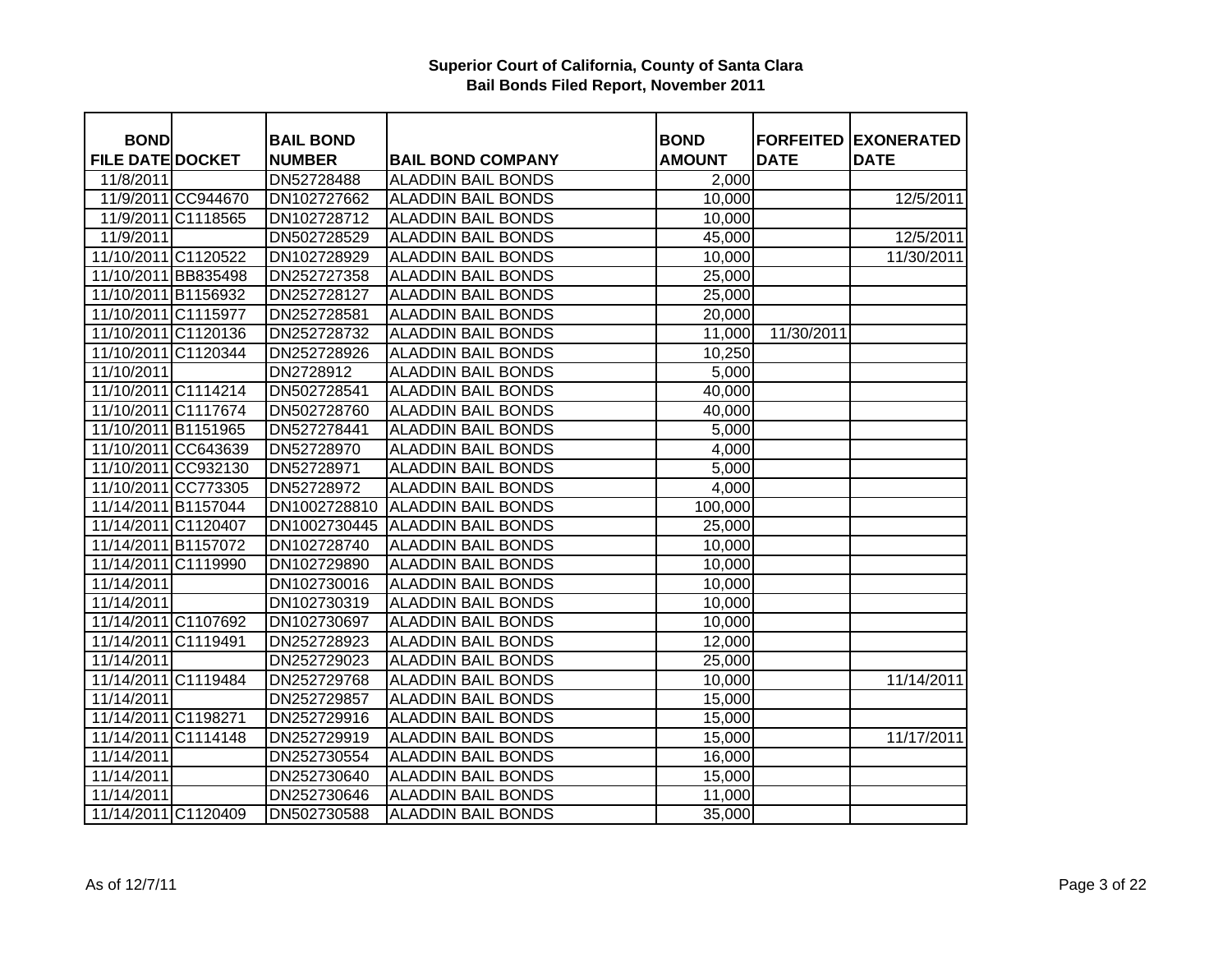| <b>BOND</b>             | <b>BAIL BOND</b> |                           | <b>BOND</b>   | <b>FORFEITED</b> | <b>EXONERATED</b> |
|-------------------------|------------------|---------------------------|---------------|------------------|-------------------|
| <b>FILE DATE DOCKET</b> | <b>NUMBER</b>    | <b>BAIL BOND COMPANY</b>  | <b>AMOUNT</b> | <b>DATE</b>      | <b>DATE</b>       |
| 11/14/2011              | DN502730599      | <b>ALADDIN BAIL BONDS</b> | 25,000        |                  |                   |
| 11/14/2011 C1080734     | DN502730638      | <b>ALADDIN BAIL BONDS</b> | 35,000        |                  |                   |
| 11/14/2011 B1153788     | DN52728866       | <b>ALADDIN BAIL BONDS</b> | 5,000         |                  |                   |
| 11/14/2011 C1115628     | DN52730217       | <b>ALADDIN BAIL BONDS</b> | 5,000         |                  |                   |
| 11/14/2011              | DN52730324       | <b>ALADDIN BAIL BONDS</b> | 1,000         |                  |                   |
| 11/15/2011              | DN102694874      | <b>ALADDIN BAIL BONDS</b> | 10,000        |                  |                   |
| 11/15/2011 C1102281     | DN102728553      | <b>ALADDIN BAIL BONDS</b> | 6,000         |                  |                   |
| 11/15/2011 F1138851     | DN102730036      | <b>ALADDIN BAIL BONDS</b> | 5,000         |                  |                   |
| 11/15/2011 F1139560     | DN252728554      | <b>ALADDIN BAIL BONDS</b> | 20,000        |                  |                   |
| 11/15/2011 F1140698     | DN252729021      | <b>ALADDIN BAIL BONDS</b> | 10,000        |                  |                   |
| 11/15/2011              | DN252731008      | <b>ALADDIN BAIL BONDS</b> | 10,000        |                  |                   |
| 11/15/2011 F1140663     | DN502730618      | <b>ALADDIN BAIL BONDS</b> | 10,000        |                  |                   |
| 11/15/2011 F1139655     | DN52728555       | <b>ALADDIN BAIL BONDS</b> | 5,000         |                  |                   |
| 11/15/2011 F1139809     | DN52729937       | <b>ALADDIN BAIL BONDS</b> | 5,000         |                  |                   |
| 11/15/2011 F1140742     | DN52730035       | <b>ALADDIN BAIL BONDS</b> | 1,000         |                  |                   |
| 11/15/2011 CC617286     | DN52730817       | <b>ALADDIN BAIL BONDS</b> | 5,000         |                  | 11/16/2011        |
| 11/15/2011              | DN52730830       | <b>ALADDIN BAIL BONDS</b> | 1,000         |                  |                   |
| 11/16/2011 C1114335     | DN1002730133     | <b>ALADDIN BAIL BONDS</b> | 5,000         |                  |                   |
| 11/16/2011              | DN1002731229     | <b>ALADDIN BAIL BONDS</b> | 60,000        |                  |                   |
| 11/16/2011 B1155991     | DN102729774      | <b>ALADDIN BAIL BONDS</b> | 5,000         |                  | 11/17/2011        |
| 11/16/2011              | DN102730003      | <b>ALADDIN BAIL BONDS</b> | 10,000        |                  |                   |
| 11/16/2011 F1138897     | DN102730090      | <b>ALADDIN BAIL BONDS</b> | 8,000         | 12/6/2011        |                   |
| 11/16/2011 F1140664     | DN102730766      | <b>ALADDIN BAIL BONDS</b> | 10,000        |                  |                   |
| 11/16/2011 C1118659     | DN102731070      | <b>ALADDIN BAIL BONDS</b> | 10,000        |                  |                   |
| 11/16/2011              | DN252730228      | <b>ALADDIN BAIL BONDS</b> | 25,000        |                  |                   |
| 11/16/2011              | DN252730331      | <b>ALADDIN BAIL BONDS</b> | 15,000        |                  |                   |
| 11/16/2011              | DN252730371      | <b>ALADDIN BAIL BONDS</b> | 10,000        |                  |                   |
| 11/16/2011              | DN252730601      | <b>ALADDIN BAIL BONDS</b> | 20,000        |                  |                   |
| 11/16/2011              | DN252731016      | <b>ALADDIN BAIL BONDS</b> | 10,000        |                  |                   |
| 11/16/2011 C1119854     | DN252731147      | <b>ALADDIN BAIL BONDS</b> | 25,000        |                  |                   |
| 11/16/2011 C1119265     | DN252731167      | <b>ALADDIN BAIL BONDS</b> | 25,000        |                  |                   |
| 11/16/2011              | DN502694880      | <b>ALADDIN BAIL BONDS</b> | 40,000        |                  |                   |
| 11/16/2011 B1157098     | DN502730444      | <b>ALADDIN BAIL BONDS</b> | 15,000        |                  |                   |
| 11/16/2011 C1066159     | DN502731272      | <b>ALADDIN BAIL BONDS</b> | 35,000        |                  |                   |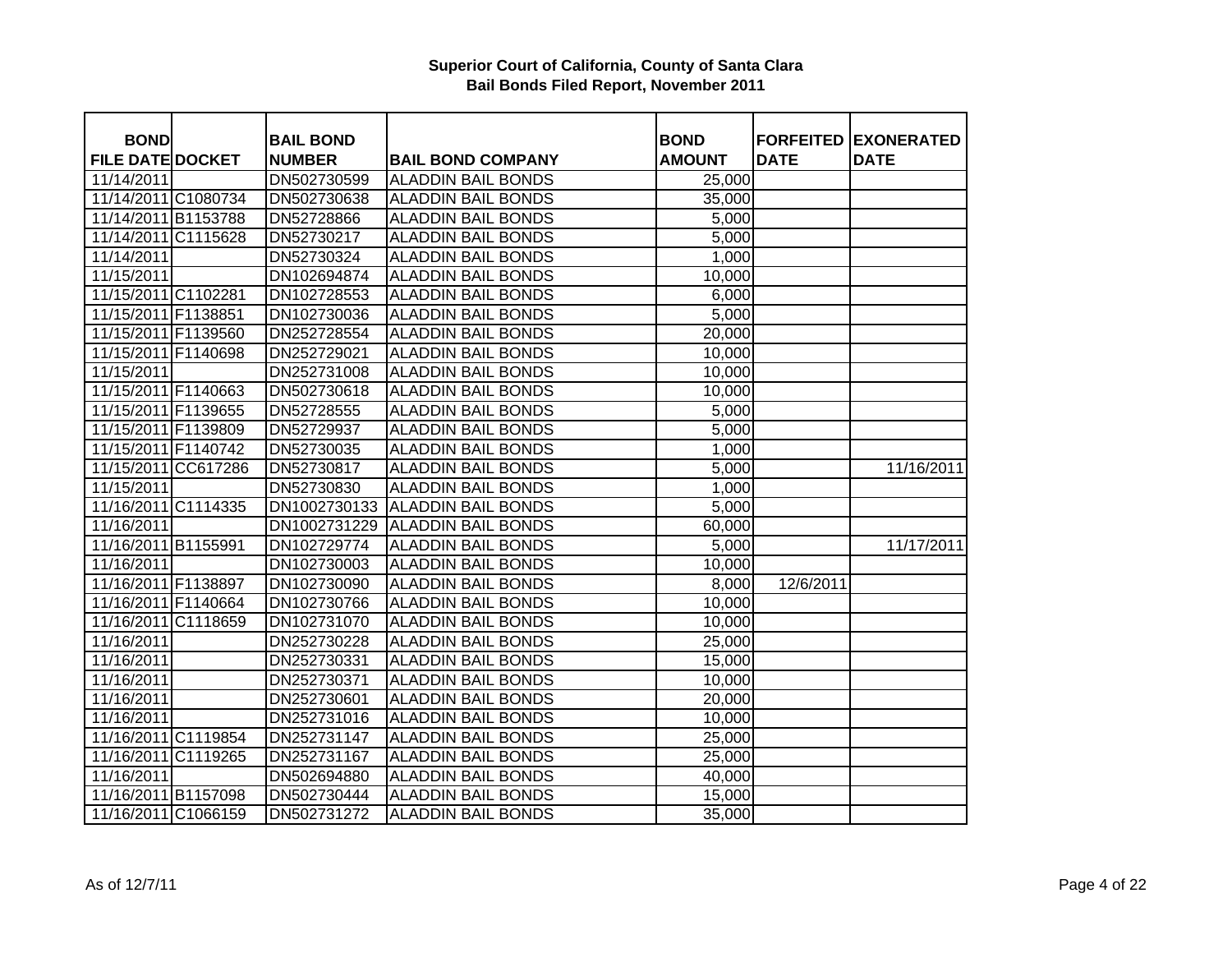| <b>BOND</b>             | <b>BAIL BOND</b> |                           | <b>BOND</b>   | <b>FORFEITED</b> | <b>EXONERATED</b> |
|-------------------------|------------------|---------------------------|---------------|------------------|-------------------|
| <b>FILE DATE DOCKET</b> | <b>NUMBER</b>    | <b>BAIL BOND COMPANY</b>  | <b>AMOUNT</b> | <b>DATE</b>      | <b>DATE</b>       |
| 11/16/2011              | DN52731089       | <b>ALADDIN BAIL BONDS</b> | 5,000         |                  |                   |
| 11/17/2011 C1120591     | DN102731480      | <b>ALADDIN BAIL BONDS</b> | 10,000        |                  |                   |
| 11/17/2011 C1114868     | DN252730421      | <b>ALADDIN BAIL BONDS</b> | 12,500        |                  |                   |
| 11/18/2011 CC959960     | DN1002694550     | <b>ALADDIN BAIL BONDS</b> | 75,000        |                  |                   |
| 11/18/2011              | DN1002731790     | <b>ALADDIN BAIL BONDS</b> | 30,000        |                  |                   |
| 11/18/2011 C1115301     | DN1002731794     | <b>ALADDIN BAIL BONDS</b> | 100,000       |                  |                   |
| 11/18/2011 C1112859     | DN252730993      | <b>ALADDIN BAIL BONDS</b> | 15,000        |                  |                   |
| 11/18/2011              | DN252731694      | <b>ALADDIN BAIL BONDS</b> | 10,000        |                  |                   |
| 11/18/2011              | DN252731698      | <b>ALADDIN BAIL BONDS</b> | 10,000        |                  |                   |
| 11/18/2011              | DN252731820      | <b>ALADDIN BAIL BONDS</b> | 25,000        |                  |                   |
| 11/18/2011 C1119930     | DN252731829      | <b>ALADDIN BAIL BONDS</b> | 15,000        |                  |                   |
| 11/18/2011 C1108540     | DN252931478      | <b>ALADDIN BAIL BONDS</b> | 15,000        |                  | 12/1/2011         |
| 11/18/2011 C1091582     | DN502730892      | <b>ALADDIN BAIL BONDS</b> | 15,000        |                  |                   |
| 11/18/2011 C1119753     | DN502731648      | <b>ALADDIN BAIL BONDS</b> | 6,000         |                  |                   |
| 11/18/2011 B1157021     | DN52731358       | <b>ALADDIN BAIL BONDS</b> | 100           |                  |                   |
| 11/18/2011 C1116225     | DN52731564       | <b>ALADDIN BAIL BONDS</b> | 5,000         |                  |                   |
| 11/21/2011 C1109486     | DN1002731782     | <b>ALADDIN BAIL BONDS</b> | 10,000        |                  |                   |
| 11/21/2011              | DN102731918      | <b>ALADDIN BAIL BONDS</b> | 10,000        |                  |                   |
| 11/21/2011 C1120410     | DN102732240      | <b>ALADDIN BAIL BONDS</b> | 10,000        |                  |                   |
| 11/21/2011 C1119991     | DN102732467      | <b>ALADDIN BAIL BONDS</b> | 6,000         |                  |                   |
| 11/21/2011              | DN102732544      | <b>ALADDIN BAIL BONDS</b> | 10,000        |                  |                   |
| 11/21/2011 C1120524     | DN102732701      | <b>ALADDIN BAIL BONDS</b> | 10,000        |                  |                   |
| 11/21/2011 B1157025     | DN252731669      | <b>ALADDIN BAIL BONDS</b> | 10,000        |                  |                   |
| 11/21/2011 F1137479     | DN252731714      | <b>ALADDIN BAIL BONDS</b> | 10,000        |                  |                   |
| 11/21/2011 CC897245     | DN252731738      | <b>ALADDIN BAIL BONDS</b> | 12,000        |                  |                   |
| 11/21/2011              | DN252731955      | <b>ALADDIN BAIL BONDS</b> | 10,000        |                  |                   |
| 11/21/2011              | DN252732150      | <b>ALADDIN BAIL BONDS</b> | 16,000        |                  |                   |
| 11/21/2011              | DN252732357      | <b>ALADDIN BAIL BONDS</b> | 3,000         |                  |                   |
| 11/21/2011              | DN252732521      | <b>ALADDIN BAIL BONDS</b> | 25,000        |                  |                   |
| 11/21/2011              | DN252732522      | <b>ALADDIN BAIL BONDS</b> | 22,000        |                  |                   |
| 11/21/2011 C1120041     | DN502731915      | <b>ALADDIN BAIL BONDS</b> | 50,000        |                  |                   |
| 11/21/2011 C1119168     | DN502732077      | <b>ALADDIN BAIL BONDS</b> | 50,000        |                  |                   |
| 11/21/2011 C1119178     | DN50273231       | <b>ALADDIN BAIL BONDS</b> | 35,000        |                  |                   |
| 11/21/2011              | DN502732356      | <b>ALADDIN BAIL BONDS</b> | 50,000        |                  |                   |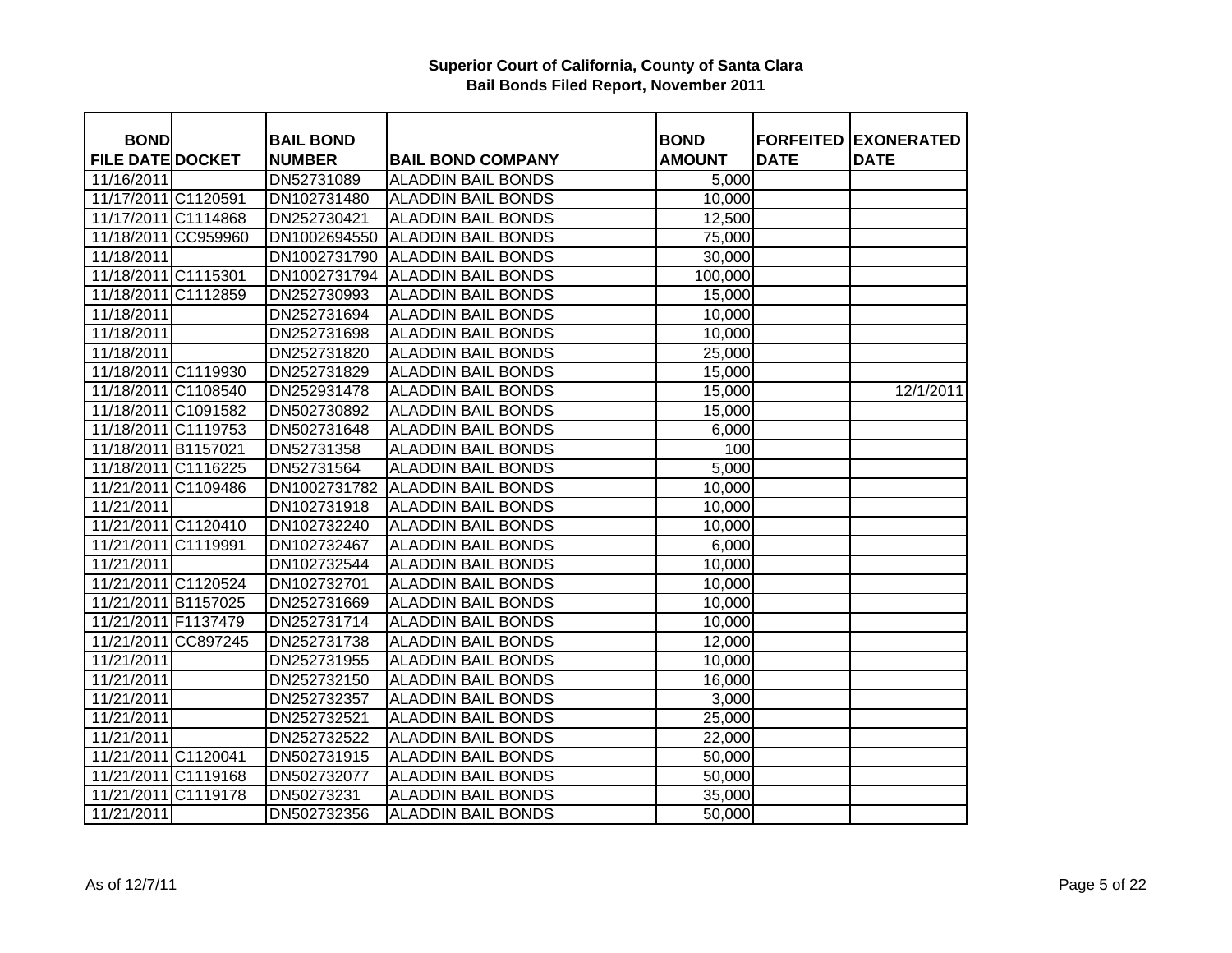| <b>BOND</b>                           | <b>BAIL BOND</b>             |                                                       | <b>BOND</b>             |             | <b>FORFEITED EXONERATED</b> |
|---------------------------------------|------------------------------|-------------------------------------------------------|-------------------------|-------------|-----------------------------|
| <b>FILE DATE DOCKET</b><br>11/21/2011 | <b>NUMBER</b><br>DN502732534 | <b>BAIL BOND COMPANY</b><br><b>ALADDIN BAIL BONDS</b> | <b>AMOUNT</b><br>30,000 | <b>DATE</b> | <b>DATE</b>                 |
| 11/21/2011                            | DN502732675                  | <b>ALADDIN BAIL BONDS</b>                             | 40,000                  |             |                             |
| 11/21/2011 C1118957                   | DN502732700                  | <b>ALADDIN BAIL BONDS</b>                             | 20,000                  |             |                             |
| 11/21/2011 C1120838                   | DN502732705                  | <b>ALADDIN BAIL BONDS</b>                             | 30,000                  |             |                             |
| 11/21/2011 C1116961                   | DN52731139                   | <b>ALADDIN BAIL BONDS</b>                             | 5,000                   |             |                             |
|                                       |                              |                                                       |                         |             |                             |
| 11/21/2011 C1117778                   | DN52732110                   | <b>ALADDIN BAIL BONDS</b>                             | 5,000                   |             |                             |
| 11/22/2011                            | DN252731839                  | <b>ALADDIN BAIL BONDS</b>                             | 25,000                  |             |                             |
| 11/22/2011                            | DN252732650                  | <b>ALADDIN BAIL BONDS</b>                             | 10,000                  |             |                             |
| 11/22/2011 C1120533                   | DN252732788                  | <b>ALADDIN BAIL BONDS</b>                             | 25,000                  | 12/2/2011   |                             |
| 11/22/2011                            | DN252732845                  | <b>ALADDIN BAIL BONDS</b>                             | 20,000                  |             |                             |
| 11/22/2011 F1140825                   | DN502680886                  | <b>ALADDIN BAIL BONDS</b>                             | 10,000                  |             |                             |
| 11/22/2011 F1139828                   | DN52732306                   | <b>ALADDIN BAIL BONDS</b>                             | 2,500                   |             |                             |
| 11/23/2011 C1107820                   | DN1002733014                 | <b>ALADDIN BAIL BONDS</b>                             | 85,000                  |             |                             |
| 11/23/2011 BB945028                   | DN102731233                  | <b>ALADDIN BAIL BONDS</b>                             | 10,000                  |             |                             |
| 11/23/2011 B1047513                   | DN102731234                  | <b>ALADDIN BAIL BONDS</b>                             | 10,000                  |             |                             |
| 11/23/2011                            | DN102732832                  | <b>ALADDIN BAIL BONDS</b>                             | 10,000                  |             |                             |
| 11/23/2011                            | DN252732962                  | <b>ALADDIN BAIL BONDS</b>                             | 15,000                  |             |                             |
| 11/23/2011                            | DN252732984                  | <b>ALADDIN BAIL BONDS</b>                             | 11,000                  |             |                             |
| 11/23/2011 C1120623                   | DN252733230                  | <b>ALADDIN BAIL BONDS</b>                             | 15,000                  |             |                             |
| 11/23/2011                            | DN252733238                  | <b>ALADDIN BAIL BONDS</b>                             | 15,000                  |             |                             |
| 11/23/2011                            | DN252733240                  | <b>ALADDIN BAIL BONDS</b>                             | 12,500                  |             |                             |
| 11/23/2011                            | DN502732884                  | <b>ALADDIN BAIL BONDS</b>                             | 30,000                  |             |                             |
| 11/23/2011 B1050116                   | DN52725566                   | <b>ALADDIN BAIL BONDS</b>                             | 5,000                   |             |                             |
| 11/23/2011 C1118762                   | DN52731788                   | <b>ALADDIN BAIL BONDS</b>                             | 5,000                   |             |                             |
| 11/23/2011 C1112211                   | DN52733150                   | <b>ALADDIN BAIL BONDS</b>                             | 5,000                   |             |                             |
| 11/28/2011 C1120269                   | DN1002732972                 | <b>ALADDIN BAIL BONDS</b>                             | 20,000                  |             |                             |
| 11/28/2011                            |                              | DN1002733616 ALADDIN BAIL BONDS                       | 100,000                 |             |                             |
| 11/28/2011 C1115948                   | DN102733659                  | <b>ALADDIN BAIL BONDS</b>                             | 10,000                  |             |                             |
| 11/28/2011                            | DN102734000                  | <b>ALADDIN BAIL BONDS</b>                             | 10,000                  |             |                             |
| 11/28/2011                            | DN102734367                  | <b>ALADDIN BAIL BONDS</b>                             | 10,000                  |             |                             |
| 11/28/2011                            | DN102734390                  | <b>ALADDIN BAIL BONDS</b>                             | 10,000                  |             |                             |
| 11/28/2011                            | DN102734420                  | <b>ALADDIN BAIL BONDS</b>                             | 10,000                  |             |                             |
| 11/28/2011 C1100461                   | DN2502733290                 | <b>ALADDIN BAIL BONDS</b>                             | 200,000                 |             |                             |
| 11/28/2011 C1100328                   | DN252731903                  | <b>ALADDIN BAIL BONDS</b>                             | 8,000                   |             |                             |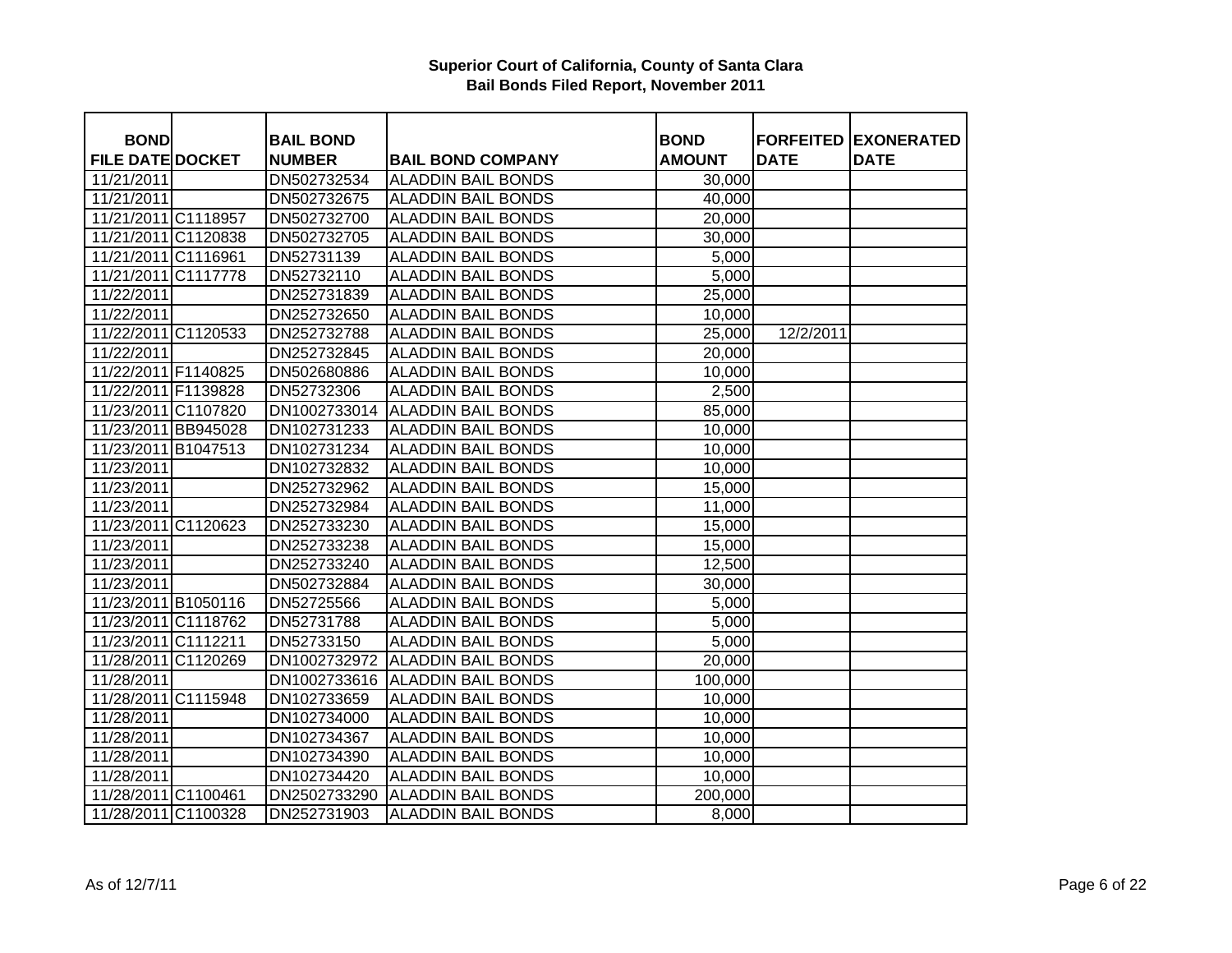| <b>BOND</b>             | <b>BAIL BOND</b> |                           | <b>BOND</b>   |             | <b>FORFEITED EXONERATED</b> |
|-------------------------|------------------|---------------------------|---------------|-------------|-----------------------------|
| <b>FILE DATE DOCKET</b> | <b>NUMBER</b>    | <b>BAIL BOND COMPANY</b>  | <b>AMOUNT</b> | <b>DATE</b> | <b>DATE</b>                 |
| 11/28/2011 C1089405     | DN252732463      | <b>ALADDIN BAIL BONDS</b> | 20,000        |             |                             |
| 11/28/2011 C1120845     | DN252733190      | <b>ALADDIN BAIL BONDS</b> | 25,000        |             |                             |
| 11/28/2011              | DN252733473      | <b>ALADDIN BAIL BONDS</b> | 25,000        |             |                             |
| 11/28/2011              | DN252733531      | <b>ALADDIN BAIL BONDS</b> | 20,000        |             |                             |
| 11/28/2011              | DN252733876      | <b>ALADDIN BAIL BONDS</b> | 20,000        |             |                             |
| 11/28/2011              | DN252734007      | <b>ALADDIN BAIL BONDS</b> | 25,000        |             |                             |
| 11/28/2011              | DN252734246      | <b>ALADDIN BAIL BONDS</b> | 25,000        |             |                             |
| 11/28/2011 C1119116     | DN252734251      | <b>ALADDIN BAIL BONDS</b> | 15,000        |             |                             |
| 11/28/2011              | DN252734395      | <b>ALADDIN BAIL BONDS</b> | 20,000        |             |                             |
| 11/28/2011              | DN252734477      | <b>ALADDIN BAIL BONDS</b> | 10,000        |             |                             |
| 11/28/2011 C1119152     | DN502713388      | <b>ALADDIN BAIL BONDS</b> | 50,000        |             |                             |
| 11/28/2011 C1119933     | DN502733305      | <b>ALADDIN BAIL BONDS</b> | 10,000        |             |                             |
| 11/28/2011              | DN502733511      | <b>ALADDIN BAIL BONDS</b> | 25,000        |             |                             |
| 11/28/2011              | DN502733607      | <b>ALADDIN BAIL BONDS</b> | 30,000        |             |                             |
| 11/28/2011 C1119932     | DN502733831      | <b>ALADDIN BAIL BONDS</b> | 40,000        |             |                             |
| 11/28/2011              | DN502734106      | <b>ALADDIN BAIL BONDS</b> | 35,000        |             |                             |
| 11/28/2011              | DN502734118      | <b>ALADDIN BAIL BONDS</b> | 40,000        |             |                             |
| 11/28/2011              | DN502734122      | <b>ALADDIN BAIL BONDS</b> | 30,000        |             |                             |
| 11/28/2011              | DN502734156      | <b>ALADDIN BAIL BONDS</b> | 25,000        |             |                             |
| 11/28/2011 C1120734     | DN502734262      | <b>ALADDIN BAIL BONDS</b> | 30,000        |             |                             |
| 11/28/2011              | DN502734275      | <b>ALADDIN BAIL BONDS</b> | 45,000        |             |                             |
| 11/28/2011              | DN502734429      | <b>ALADDIN BAIL BONDS</b> | 45,000        |             |                             |
| 11/28/2011 C1116325     | DN52731935       | <b>ALADDIN BAIL BONDS</b> | 5,000         |             |                             |
| 11/28/2011 F1140770     | DN52733073       | <b>ALADDIN BAIL BONDS</b> | 5,000         |             |                             |
| 11/28/2011 C1100683     | DN52733550       | <b>ALADDIN BAIL BONDS</b> | 5,000         |             |                             |
| 11/28/2011 C1088602     | DN52733551       | <b>ALADDIN BAIL BONDS</b> | 5,000         |             |                             |
| 11/28/2011              | DN52733712       | <b>ALADDIN BAIL BONDS</b> | 3,000         |             |                             |
| 11/28/2011              | DN52733947       | <b>ALADDIN BAIL BONDS</b> | 5,000         |             |                             |
| 11/28/2011              | DN52734326       | <b>ALADDIN BAIL BONDS</b> | 1,000         |             |                             |
| 11/28/2011 C1069784     | DN52734347       | <b>ALADDIN BAIL BONDS</b> | 5,000         |             |                             |
| 11/28/2011 C1067712     | DN52734348       | <b>ALADDIN BAIL BONDS</b> | 1,000         |             |                             |
| 11/28/2011 C1199380     | DN52734483       | <b>ALADDIN BAIL BONDS</b> | 5,000         |             |                             |
| 11/29/2011 F1139590     | DN102733766      | <b>ALADDIN BAIL BONDS</b> | 8,000         |             |                             |
| 11/29/2011              | DN102734387      | <b>ALADDIN BAIL BONDS</b> | 10,000        |             |                             |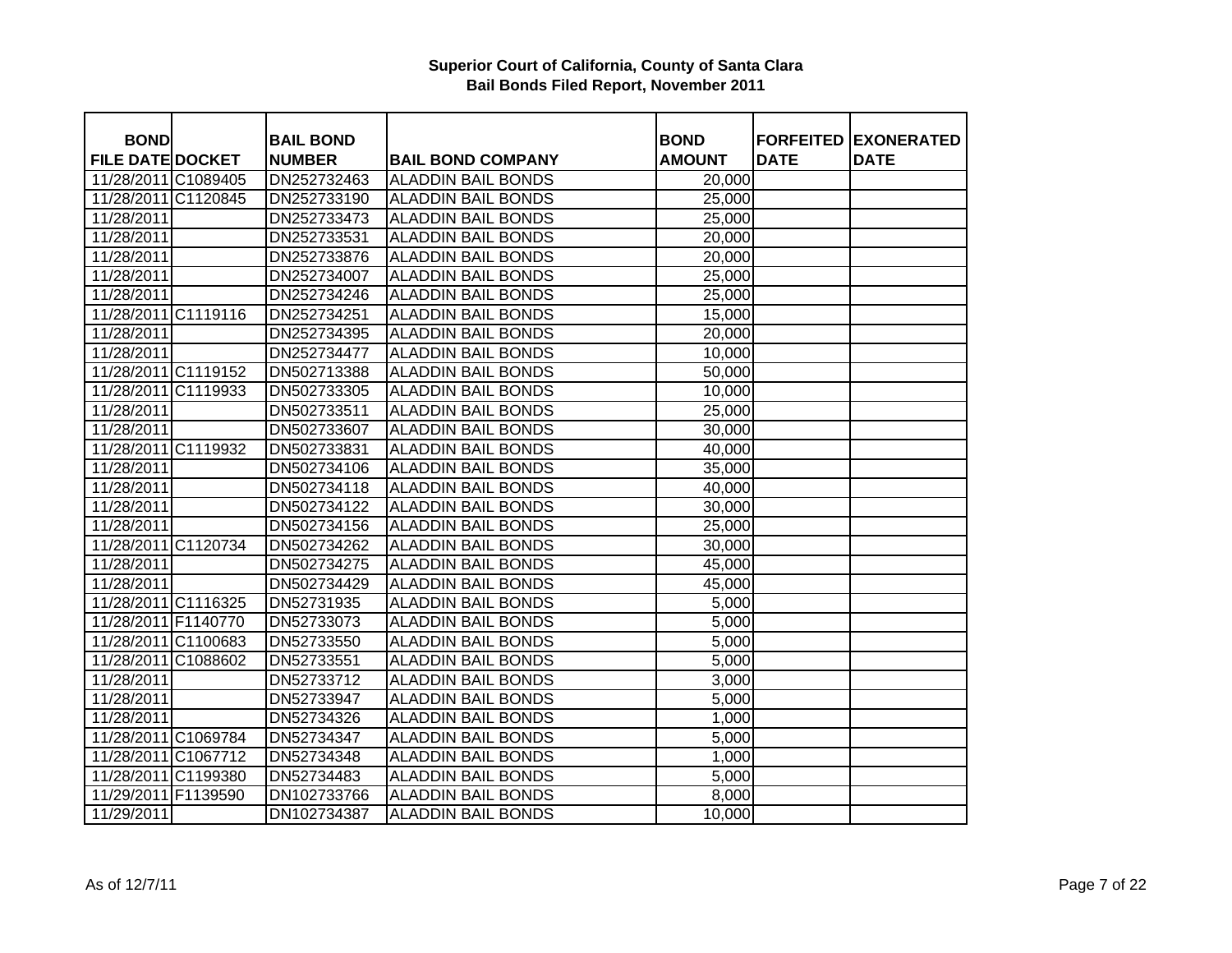| <b>BOND</b>             | <b>BAIL BOND</b> |                           | <b>BOND</b>   | <b>FORFEITED</b> | <b>EXONERATED</b> |
|-------------------------|------------------|---------------------------|---------------|------------------|-------------------|
| <b>FILE DATE DOCKET</b> | <b>NUMBER</b>    | <b>BAIL BOND COMPANY</b>  | <b>AMOUNT</b> | <b>DATE</b>      | <b>DATE</b>       |
| 11/29/2011 F1140686     | DN102734397      | <b>ALADDIN BAIL BONDS</b> | 5,000         |                  |                   |
| 11/29/2011 C1116419     | DN252732284      | <b>ALADDIN BAIL BONDS</b> | 10,000        |                  |                   |
| 11/29/2011 B1157239     | DN252732378      | <b>ALADDIN BAIL BONDS</b> | 13,000        |                  |                   |
| 11/29/2011              | DN252732541      | <b>ALADDIN BAIL BONDS</b> | 25,000        |                  |                   |
| 11/29/2011 C1118781     | DN252732778      | <b>ALADDIN BAIL BONDS</b> | 20,000        |                  |                   |
| 11/29/2011 B1156739     | DN252732874      | <b>ALADDIN BAIL BONDS</b> | 20,000        |                  |                   |
| 11/29/2011 B1157262     | DN252732979      | <b>ALADDIN BAIL BONDS</b> | 11,000        |                  |                   |
| 11/29/2011 C1117827     | DN252733018      | <b>ALADDIN BAIL BONDS</b> | 20,000        |                  |                   |
| 11/29/2011 F1140827     | DN252733768      | <b>ALADDIN BAIL BONDS</b> | 25,000        |                  |                   |
| 11/29/2011 F1139169     | DN252734291      | <b>ALADDIN BAIL BONDS</b> | 15,000        |                  |                   |
| 11/29/2011 C1103929     | DN252734619      | <b>ALADDIN BAIL BONDS</b> | 15,000        |                  |                   |
| 11/29/2011              | DN252734622      | <b>ALADDIN BAIL BONDS</b> | 15,000        |                  |                   |
| 11/29/2011 CC084713     | DN252734645      | <b>ALADDIN BAIL BONDS</b> | 25,000        |                  |                   |
| 11/29/2011 C1118252     | DN252734766      | <b>ALADDIN BAIL BONDS</b> | 10,000        |                  |                   |
| 11/29/2011              | DN252734777      | <b>ALADDIN BAIL BONDS</b> | 11,000        |                  |                   |
| 11/29/2011 C1114451     | DN502734616      | <b>ALADDIN BAIL BONDS</b> | 40,000        |                  |                   |
| 11/29/2011 CC958676     | DN52732808       | <b>ALADDIN BAIL BONDS</b> | 5,000         |                  |                   |
| 11/29/2011 B1153085     | DN52733239       | <b>ALADDIN BAIL BONDS</b> | 5,000         |                  |                   |
| 11/29/2011 F1140846     | DN52733767       | <b>ALADDIN BAIL BONDS</b> | 1,000         |                  |                   |
| 11/29/2011 F1140381     | DN52734442       | <b>ALADDIN BAIL BONDS</b> | 5,000         |                  |                   |
| 11/29/2011 C1118000     | DN52734591       | <b>ALADDIN BAIL BONDS</b> | 5,000         |                  |                   |
| 11/29/2011              | DN52734653       | <b>ALADDIN BAIL BONDS</b> | 5,000         |                  |                   |
| 11/30/2011              | DN102734610      | <b>ALADDIN BAIL BONDS</b> | 10,000        |                  |                   |
| 11/30/2011 CC822142     | DN102735224      | <b>ALADDIN BAIL BONDS</b> | 10,000        |                  |                   |
| 11/30/2011 C1110783     | DN252731912      | <b>ALADDIN BAIL BONDS</b> | 20,000        |                  |                   |
| 11/30/2011              | DN252733371      | <b>ALADDIN BAIL BONDS</b> | 20,000        |                  |                   |
| 11/30/2011 B1157110     | DN252733372      | <b>ALADDIN BAIL BONDS</b> | 11,000        |                  |                   |
| 11/30/2011              | DN252733417      | <b>ALADDIN BAIL BONDS</b> | 20,000        |                  |                   |
| 11/30/2011 B1154203     | DN252733428      | <b>ALADDIN BAIL BONDS</b> | 25,000        |                  |                   |
| 11/30/2011 F1138390     | DN252733532      | <b>ALADDIN BAIL BONDS</b> | 20,000        |                  |                   |
| 11/30/2011              | DN252734250      | <b>ALADDIN BAIL BONDS</b> | 15,000        |                  |                   |
| 11/30/2011              | DN252734705      | <b>ALADDIN BAIL BONDS</b> | 25,000        |                  |                   |
| 11/30/2011              | DN252735107      | <b>ALADDIN BAIL BONDS</b> | 20,000        |                  |                   |
| 11/30/2011 C1120593     | DN252735127      | <b>ALADDIN BAIL BONDS</b> | 25,000        |                  |                   |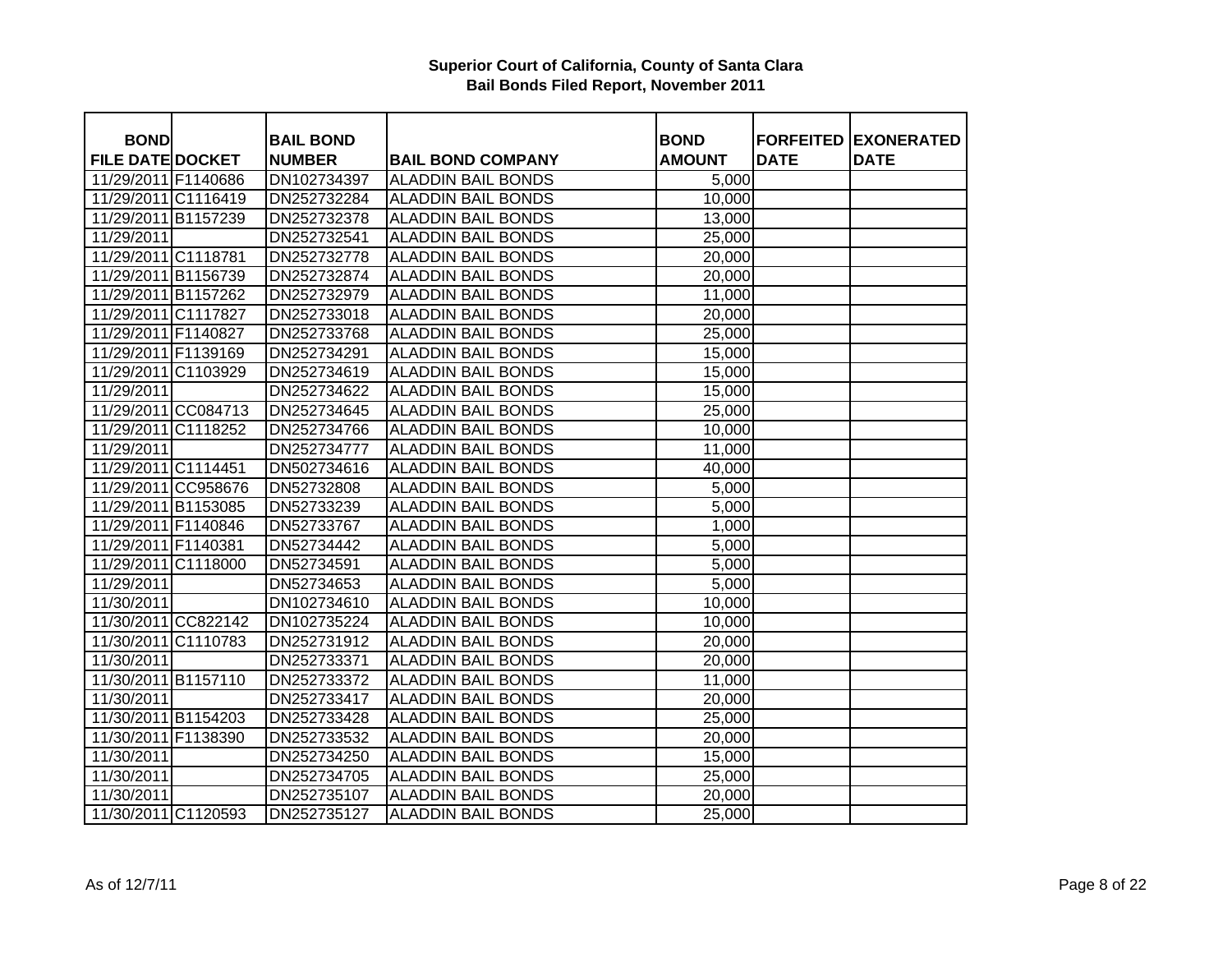| <b>BOND</b>             |                    | <b>BAIL BOND</b> |                           | <b>BOND</b>   |             | <b>FORFEITED EXONERATED</b> |
|-------------------------|--------------------|------------------|---------------------------|---------------|-------------|-----------------------------|
| <b>FILE DATE DOCKET</b> |                    | <b>NUMBER</b>    | <b>BAIL BOND COMPANY</b>  | <b>AMOUNT</b> | <b>DATE</b> | <b>DATE</b>                 |
| 11/30/2011 T9497850     |                    | DN252735135      | <b>ALADDIN BAIL BONDS</b> | 25,000        |             |                             |
| 11/30/2011 C1114215     |                    | DN252735245      | <b>ALADDIN BAIL BONDS</b> | 20,000        | 11/30/2011  |                             |
| 11/30/2011 C1120736     |                    | DN252735246      | <b>ALADDIN BAIL BONDS</b> | 17,000        |             |                             |
| 11/30/2011 B1157369     |                    | DN502733822      | <b>ALADDIN BAIL BONDS</b> | 25,000        |             |                             |
| 11/30/2011              |                    | DN502734322      | <b>ALADDIN BAIL BONDS</b> | 26,000        |             |                             |
| 11/30/2011 B1156882     |                    | DN52733691       | <b>ALADDIN BAIL BONDS</b> | 5,000         |             |                             |
| 11/30/2011 C1118955     |                    | DN52733928       | <b>ALADDIN BAIL BONDS</b> | 5,000         |             |                             |
| 11/30/2011 T9497850     |                    | DN52735133       | <b>ALADDIN BAIL BONDS</b> | 260           |             |                             |
| 11/30/2011 C1108763     |                    | DN52735137       | <b>ALADDIN BAIL BONDS</b> | 2,500         |             |                             |
|                         | 11/2/2011 C1118489 | A25000534407     | ALAN DAVIDSON BAIL BONDS  | 200,000       |             |                             |
| 11/7/2011 F1140792      |                    | A302127166       | ALICE CORTEZ BAIL BONDS   | 20,000        |             |                             |
| 11/16/2011 F1034743     |                    | A152179802       | ALICE CORTEZ BAIL BONDS   | 10,000        |             |                             |
| 11/17/2011 F1140507     |                    | A72251321        | ALICE CORTEZ BAIL BONDS   | 5,000         |             |                             |
| 11/21/2011 F1033338     |                    | A152179803       | ALICE CORTEZ BAIL BONDS   | 8,000         |             |                             |
| 11/21/2011 F1137118     |                    | A72251322        | ALICE CORTEZ BAIL BONDS   | 5,000         |             |                             |
|                         | 11/1/2011 C1107452 | 5111702002       | ALL PRO BAIL BONDS        | 6,000         |             |                             |
| 11/2/2011 F1140699      |                    | 5111720693       | ALL PRO BAIL BONDS        | 10,000        |             |                             |
| 11/2/2011               |                    | 5111720718       | ALL PRO BAIL BONDS        | 10,000        |             |                             |
| 11/2/2011               |                    | 5111720734       | ALL PRO BAIL BONDS        | 10,000        |             |                             |
| 11/2/2011               |                    | 5271324506       | ALL PRO BAIL BONDS        | 25,000        |             | 11/29/2011                  |
| 11/3/2011               |                    | 5111720705       | ALL PRO BAIL BONDS        | 10,000        |             | 11/30/2011                  |
|                         | 11/3/2011 B1156810 | 5271324577       | ALL PRO BAIL BONDS        | 25,000        |             |                             |
| 11/4/2011               |                    | 5111720721       | ALL PRO BAIL BONDS        | 10,000        |             |                             |
|                         | 11/4/2011 C1119177 | 5271324519       | ALL PRO BAIL BONDS        | 25,000        |             |                             |
| 11/7/2011               |                    | 5271324535       | ALL PRO BAIL BONDS        | 21,000        |             | 12/5/2011                   |
|                         | 11/7/2011 C1119902 | 5550745895       | <b>ALL PRO BAIL BONDS</b> | 10,000        |             |                             |
|                         | 11/8/2011 C1116866 | 5105212184       | <b>ALL PRO BAIL BONDS</b> | 100,000       |             |                             |
| 11/8/2011               |                    | 5550745910       | <b>ALL PRO BAIL BONDS</b> | 1,000         |             |                             |
|                         | 11/8/2011 CC805961 | 5801121588       | <b>ALL PRO BAIL BONDS</b> | 5,000         | 11/15/2011  |                             |
|                         | 11/9/2011 C1112704 | 5111720680       | ALL PRO BAIL BONDS        | 7,500         |             |                             |
|                         | 11/9/2011 C1119498 | 5271274010       | ALL PRO BAIL BONDS        | 20,000        |             |                             |
| 11/9/2011 C1119321      |                    | 5550745952       | <b>ALL PRO BAIL BONDS</b> | 25,000        |             |                             |
|                         | 11/9/2011 C1115956 | 5801093016       | ALL PRO BAIL BONDS        | 5,000         |             |                             |
|                         | 11/9/2011 CC937705 | 5801127548       | ALL PRO BAIL BONDS        | 5,000         |             |                             |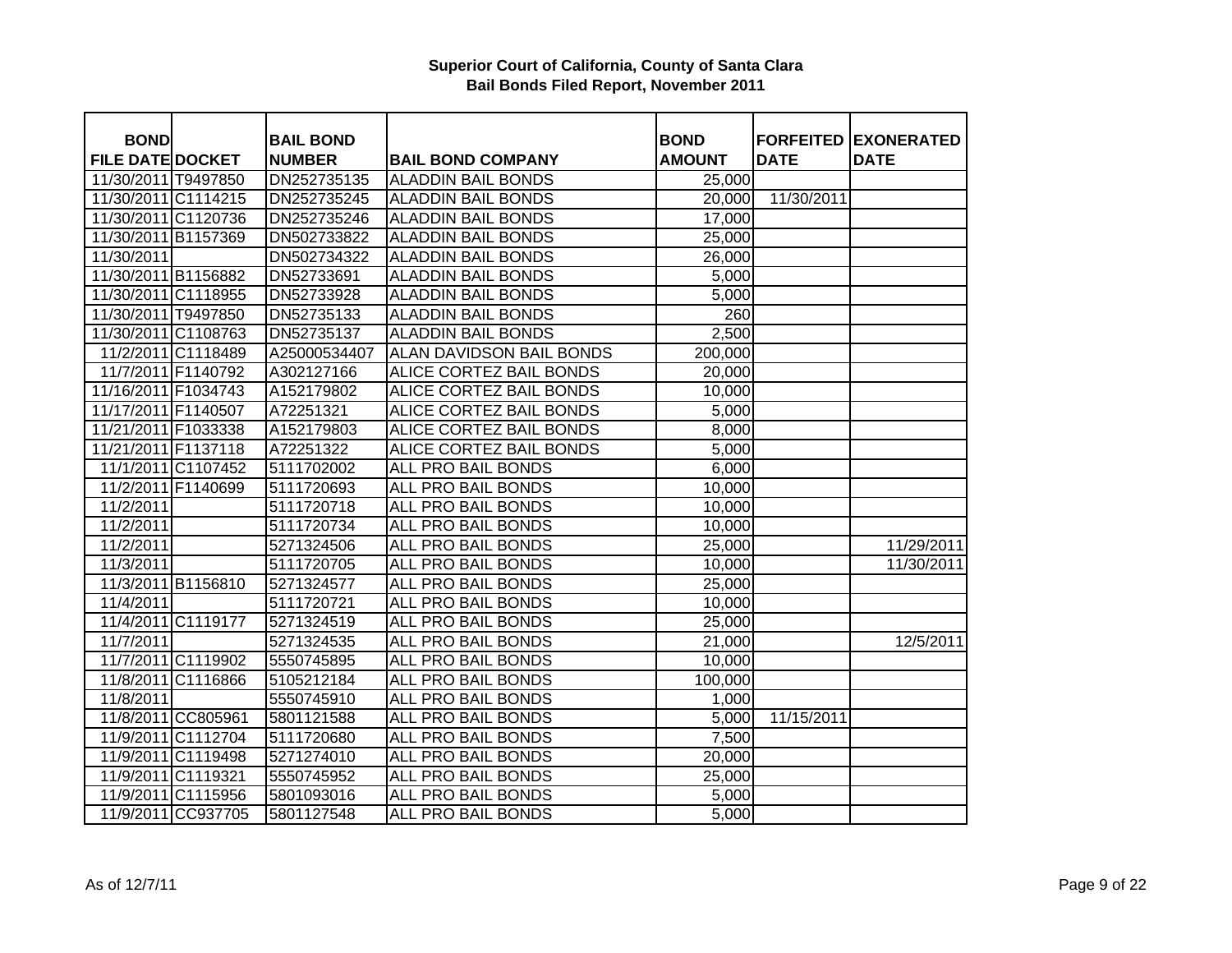| <b>BOND</b>             | <b>BAIL BOND</b> |                           | <b>BOND</b>   | <b>FORFEITED</b> | <b>EXONERATED</b> |
|-------------------------|------------------|---------------------------|---------------|------------------|-------------------|
| <b>FILE DATE DOCKET</b> | <b>NUMBER</b>    | <b>BAIL BOND COMPANY</b>  | <b>AMOUNT</b> | <b>DATE</b>      | <b>DATE</b>       |
| 11/10/2011 C1117137     | 5105211963       | <b>ALL PRO BAIL BONDS</b> | 100,000       |                  |                   |
| 11/10/2011 C1117144     | 5550751951       | <b>ALL PRO BAIL BONDS</b> | 50,000        |                  |                   |
| 11/10/2011 C1068163     | 5801132131       | <b>ALL PRO BAIL BONDS</b> | 5,000         |                  |                   |
| 11/10/2011 CC945669     | 5801132144       | <b>ALL PRO BAIL BONDS</b> | 5,000         |                  |                   |
| 11/14/2011 F1140267     | 5111714508       | <b>ALL PRO BAIL BONDS</b> | 6,000         |                  |                   |
| 11/14/2011 C1120139     | 5271274036       | ALL PRO BAIL BONDS        | 25,000        | 11/23/2011       |                   |
| 11/14/2011 CC960448     | 5801093003       | ALL PRO BAIL BONDS        | 5,000         |                  |                   |
| 11/15/2011 C1104974     | 527127674        | ALL PRO BAIL BONDS        | 20,000        |                  |                   |
| 11/15/2011              | 5111714441       | ALL PRO BAIL BONDS        | 11,000        |                  |                   |
| 11/15/2011 C1119225     | 5550759379       | ALL PRO BAIL BONDS        | 50,000        |                  |                   |
| 11/16/2011 C1119076     | 5200067344       | ALL PRO BAIL BONDS        | 250,000       |                  |                   |
| 11/17/2011              | 5111714496       | ALL PRO BAIL BONDS        | 11,000        |                  |                   |
| 11/17/2011 C1080638     | 5271274023       | ALL PRO BAIL BONDS        | 25,000        |                  |                   |
| 11/18/2011 B1156892     | 511714454        | ALL PRO BAIL BONDS        | 10,000        |                  |                   |
| 11/18/2011 C1120059     | 5105210122       | ALL PRO BAIL BONDS        | 100,000       |                  |                   |
| 11/18/2011 B1156962     | 5550757995       | ALL PRO BAIL BONDS        | 55,000        |                  |                   |
| 11/18/2011 B1157105     | 5550758004       | ALL PRO BAIL BONDS        | 25,000        |                  |                   |
| 11/21/2011              | 5111714537       | ALL PRO BAIL BONDS        | 10,000        |                  |                   |
| 11/21/2011              | 5111730773       | ALL PRO BAIL BONDS        | 11,000        |                  |                   |
| 11/21/2011 C1119992     | 5111735301       | ALL PRO BAIL BONDS        | 6,000         |                  |                   |
| 11/21/2011 BB836825     | 5271276861       | ALL PRO BAIL BONDS        | 25,000        |                  |                   |
| 11/21/2011 C1118378     | 5550745923       | ALL PRO BAIL BONDS        | 50,000        |                  |                   |
| 11/21/2011 C1115560     | 5801143247       | ALL PRO BAIL BONDS        | 5,000         |                  |                   |
| 11/22/2011 C1113913     | 5111735299       | ALL PRO BAIL BONDS        | 10,000        | 12/5/2011        |                   |
| 11/22/2011 C1120847     | 5271324647       | ALL PRO BAIL BONDS        | 25,000        |                  |                   |
| 11/23/2011 F1140462     | 5111722460       | <b>ALL PRO BAIL BONDS</b> | 10,000        |                  |                   |
| 11/23/2011              | 5111735314       | <b>ALL PRO BAIL BONDS</b> | 10,500        |                  |                   |
| 11/23/2011 B1154466     | 5271312972       | <b>ALL PRO BAIL BONDS</b> | 12,000        |                  |                   |
| 11/23/2011              | 5271324650       | <b>ALL PRO BAIL BONDS</b> | 15,000        |                  |                   |
| 11/28/2011              | 511735327        | ALL PRO BAIL BONDS        | 10,000        |                  |                   |
| 11/28/2011 C1104666     | 5111744583       | ALL PRO BAIL BONDS        | 10,000        |                  |                   |
| 11/28/2011              | 5271297482       | <b>ALL PRO BAIL BONDS</b> | 10,000        |                  |                   |
| 11/28/2011              | 5271314541       | ALL PRO BAIL BONDS        | 15,000        |                  |                   |
| 11/28/2011 C1114658     | 5550740340       | ALL PRO BAIL BONDS        | 10,000        |                  |                   |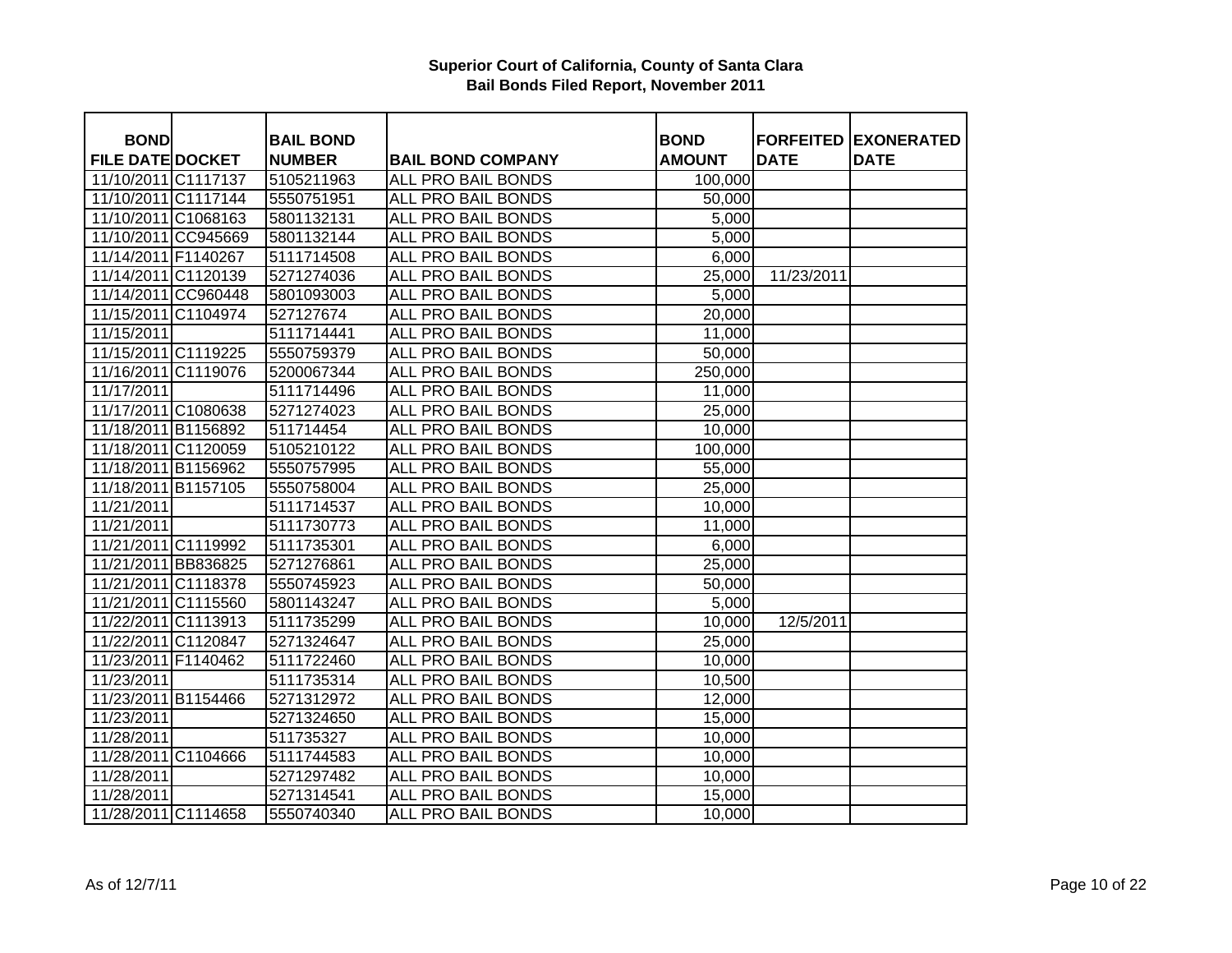| <b>BOND</b>             |                    | <b>BAIL BOND</b> |                            | <b>BOND</b>   |             | <b>FORFEITED EXONERATED</b> |
|-------------------------|--------------------|------------------|----------------------------|---------------|-------------|-----------------------------|
| <b>FILE DATE DOCKET</b> |                    | <b>NUMBER</b>    | <b>BAIL BOND COMPANY</b>   | <b>AMOUNT</b> | <b>DATE</b> | <b>DATE</b>                 |
| 11/28/2011 F1035474     |                    | 5550745949       | ALL PRO BAIL BONDS         | 20,000        |             |                             |
| 11/28/2011              |                    | 5550753166       | <b>ALL PRO BAIL BONDS</b>  | 25,000        |             |                             |
| 11/29/2011 F1140711     |                    | 5111744468       | <b>ALL PRO BAIL BONDS</b>  | 10,000        |             |                             |
| 11/29/2011 C1120594     |                    | 5271297495       | <b>ALL PRO BAIL BONDS</b>  | 11,000        |             |                             |
| 11/29/2011 C1118783     |                    | 5271324634       | <b>ALL PRO BAIL BONDS</b>  | 25,000        |             |                             |
| 11/29/2011 F1138450     |                    | 5550739148       | ALL PRO BAIL BONDS         | 20,000        |             |                             |
| 11/30/2011              |                    | 5111744509       | ALL PRO BAIL BONDS         | 10,000        |             |                             |
| 11/30/2011 B1157367     |                    | 5271287810       | ALL PRO BAIL BONDS         | 25,000        |             |                             |
| 11/30/2011              |                    | 5271287823       | ALL PRO BAIL BONDS         | 21,000        |             |                             |
| 11/30/2011 B1156618     |                    | 5801093058       | ALL PRO BAIL BONDS         | 5,000         |             |                             |
| 11/15/2011              |                    | IS30K117665      | <b>AMIGO BAIL BONDS</b>    | 25,000        |             |                             |
| 11/29/2011 C1117828     |                    | IS30K117666      | <b>AMIGO BAIL BONDS</b>    | 10,000        |             |                             |
| 11/1/2011               |                    | T1050319375      | <b>BAD BOYS BAIL BONDS</b> | 10,000        |             |                             |
|                         | 11/1/2011 F1140339 | T1050319545      | <b>BAD BOYS BAIL BONDS</b> | 8,000         |             |                             |
|                         | 11/1/2011 C1116033 | T2550319385      | <b>BAD BOYS BAIL BONDS</b> | 15,000        |             |                             |
| 11/1/2011               |                    | T2550319585      | <b>BAD BOYS BAIL BONDS</b> | 25,000        |             | 11/29/2011                  |
|                         | 11/1/2011 C1119996 | T2550319751      | <b>BAD BOYS BAIL BONDS</b> | 15,000        |             |                             |
| 11/2/2011               |                    | T2550319754      | <b>BAD BOYS BAIL BONDS</b> | 16,000        |             |                             |
|                         | 11/2/2011 C1120672 | T5050315845      | <b>BAD BOYS BAIL BONDS</b> | 30,000        |             |                             |
|                         | 11/2/2011 C1112982 | T5050319605      | <b>BAD BOYS BAIL BONDS</b> | 50,000        |             |                             |
|                         | 11/3/2011 F1140336 | T1050319550      | <b>BAD BOYS BAIL BONDS</b> | 7,000         |             |                             |
|                         | 11/3/2011 C1108146 | T2550307455      | <b>BAD BOYS BAIL BONDS</b> | 10,000        |             |                             |
|                         | 11/3/2011 C1119929 | T2550319752      | <b>BAD BOYS BAIL BONDS</b> | 25,000        |             |                             |
|                         | 11/3/2011 C1114048 | T2550319753      | <b>BAD BOYS BAIL BONDS</b> | 15,000        |             |                             |
|                         | 11/3/2011 CC953526 | T5050315610      | <b>BAD BOYS BAIL BONDS</b> | 50,000        |             |                             |
| 11/3/2011               |                    | T550319543       | <b>BAD BOYS BAIL BONDS</b> | 2,000         |             |                             |
| 11/3/2011 B1156971      |                    | T7550319425      | <b>BAD BOYS BAIL BONDS</b> | 70,000        |             |                             |
|                         | 11/7/2011 C1120835 | T10050319810     | <b>BAD BOYS BAIL BONDS</b> | 100,000       |             |                             |
|                         | 11/7/2011 C1120837 | T1050319552      | <b>BAD BOYS BAIL BONDS</b> | 10,000        |             |                             |
|                         | 11/7/2011 B1156500 | T1050319553      | <b>BAD BOYS BAIL BONDS</b> | 10,000        |             |                             |
|                         | 11/7/2011 C1112142 | T1050319915      | <b>BAD BOYS BAIL BONDS</b> | 10,000        |             |                             |
|                         | 11/7/2011 C1111329 | T1050319917      | <b>BAD BOYS BAIL BONDS</b> | 5,000         |             |                             |
|                         | 11/7/2011 C1120844 | T1050319918      | <b>BAD BOYS BAIL BONDS</b> | 10,000        |             |                             |
| 11/7/2011               |                    | T1050320595      | <b>BAD BOYS BAIL BONDS</b> | 10,000        |             |                             |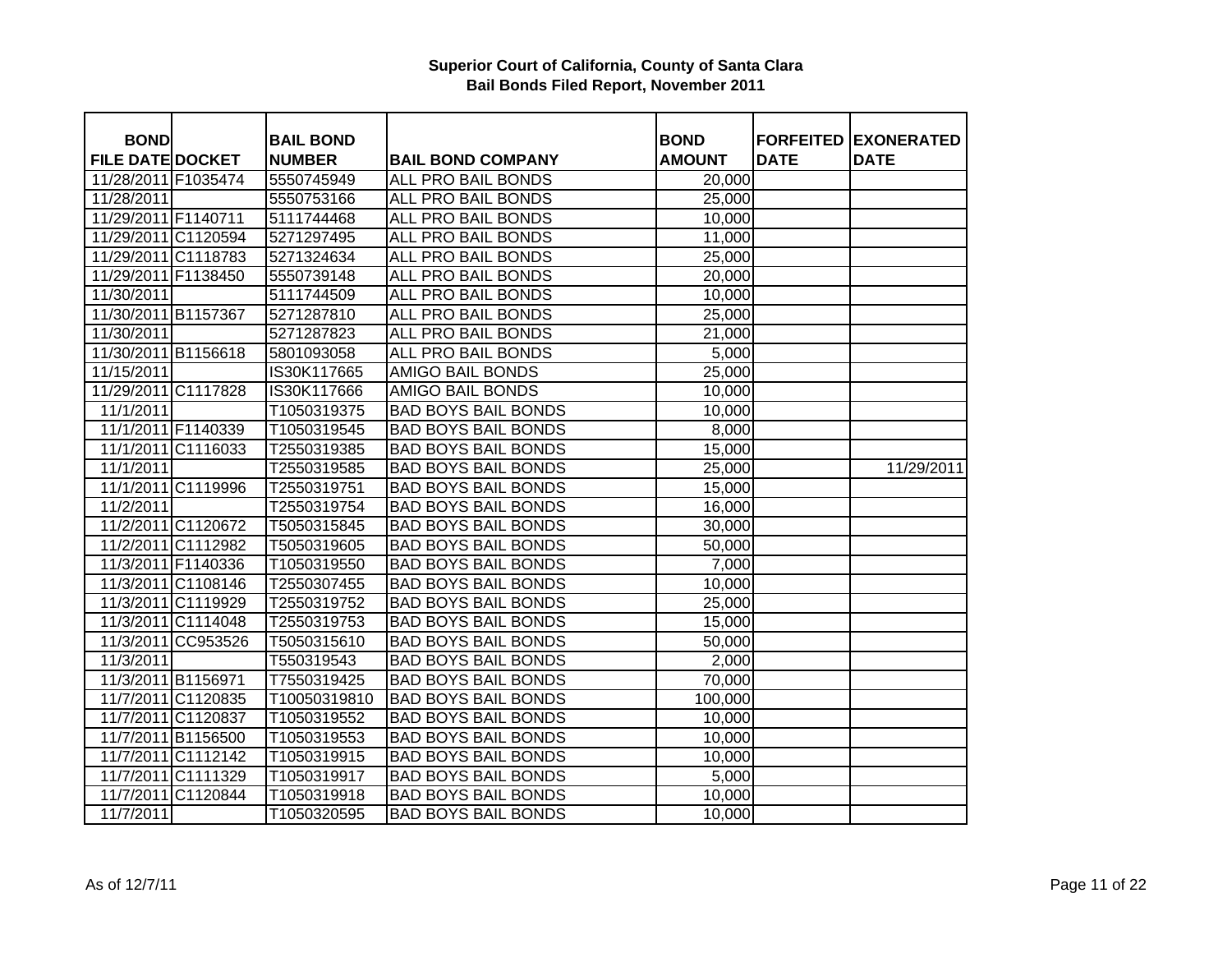| <b>BOND</b>             |                    | <b>BAIL BOND</b> |                            | <b>BOND</b>   |             | <b>FORFEITED EXONERATED</b> |
|-------------------------|--------------------|------------------|----------------------------|---------------|-------------|-----------------------------|
| <b>FILE DATE DOCKET</b> |                    | <b>NUMBER</b>    | <b>BAIL BOND COMPANY</b>   | <b>AMOUNT</b> | <b>DATE</b> | <b>DATE</b>                 |
| 11/7/2011               |                    | T2550319934      | <b>BAD BOYS BAIL BONDS</b> | 25,000        |             |                             |
| 11/7/2011               |                    | T2550319939      | <b>BAD BOYS BAIL BONDS</b> | 15,000        |             | 12/5/2011                   |
| 11/7/2011 F1139956      |                    | T550319909       | <b>BAD BOYS BAIL BONDS</b> | 5,000         |             |                             |
| 11/7/2011 C1094672      |                    | T550320546       | <b>BAD BOYS BAIL BONDS</b> | 5,000         |             |                             |
| 11/8/2011 C1114887      |                    | T1050319378      | <b>BAD BOYS BAIL BONDS</b> | 6,000         |             |                             |
| 11/8/2011 F1139564      |                    | T1050319554      | <b>BAD BOYS BAIL BONDS</b> | 10,000        |             |                             |
|                         | 11/8/2011 C1110228 | T1050320590      | <b>BAD BOYS BAIL BONDS</b> | 10,000        |             |                             |
| 11/8/2011               |                    | T1050320592      | <b>BAD BOYS BAIL BONDS</b> | 10,000        |             |                             |
| 11/8/2011 F1137194      |                    | T1050320593      | <b>BAD BOYS BAIL BONDS</b> | 10,000        |             |                             |
| 11/8/2011 F1140589      |                    | T2550319940      | <b>BAD BOYS BAIL BONDS</b> | 25,000        |             |                             |
|                         | 11/8/2011 C1120839 | T5050319791      | <b>BAD BOYS BAIL BONDS</b> | 30,000        |             |                             |
|                         | 11/8/2011 C1116052 | T550319908       | <b>BAD BOYS BAIL BONDS</b> | 5,000         |             |                             |
| 11/8/2011 F1140638      |                    | T550319910       | <b>BAD BOYS BAIL BONDS</b> | 2,000         |             |                             |
| 11/8/2011 C1117977      |                    | T550320544       | <b>BAD BOYS BAIL BONDS</b> | 5,000         |             |                             |
| 11/9/2011               |                    | T2550311072      | <b>BAD BOYS BAIL BONDS</b> | 11,000        |             |                             |
| 11/10/2011 C1115641     |                    | T1050319916      | <b>BAD BOYS BAIL BONDS</b> | 10,000        |             |                             |
| 11/10/2011 B1156568     |                    | T1050320589      | <b>BAD BOYS BAIL BONDS</b> | 10,000        |             |                             |
| 11/10/2011              |                    | T2550319941      | <b>BAD BOYS BAIL BONDS</b> | 20,000        |             |                             |
| 11/14/2011 C1118025     |                    | T1050315552      | <b>BAD BOYS BAIL BONDS</b> | 10,000        |             | 11/14/2011                  |
| 11/14/2011              |                    | T1050320311      | <b>BAD BOYS BAIL BONDS</b> | 10,000        |             |                             |
| 11/14/2011 B1156959     |                    | T1050320586      | <b>BAD BOYS BAIL BONDS</b> | 10,000        |             | 11/23/2011                  |
| 11/14/2011              |                    | T2550320616      | <b>BAD BOYS BAIL BONDS</b> | 10,500        |             |                             |
| 11/14/2011              |                    | T2550320617      | <b>BAD BOYS BAIL BONDS</b> | 11,000        |             |                             |
| 11/14/2011              |                    | T2550320620      | <b>BAD BOYS BAIL BONDS</b> | 25,000        |             |                             |
| 11/14/2011 B1156563     |                    | T5050319792      | <b>BAD BOYS BAIL BONDS</b> | 35,000        |             |                             |
| 11/14/2011 C1107894     |                    | T550320281       | <b>BAD BOYS BAIL BONDS</b> | 3,000         |             |                             |
| 11/14/2011 C1081667     |                    | T550320284       | <b>BAD BOYS BAIL BONDS</b> | 5,000         |             |                             |
| 11/14/2011 F1137613     |                    | T550320286       | <b>BAD BOYS BAIL BONDS</b> | 5,000         |             |                             |
| 11/14/2011 C1117931     |                    | T550320288       | <b>BAD BOYS BAIL BONDS</b> | 5,000         |             |                             |
| 11/14/2011 C1119752     |                    | T7550320331      | <b>BAD BOYS BAIL BONDS</b> | 60,000        |             |                             |
| 11/15/2011              |                    | T1050320309      | <b>BAD BOYS BAIL BONDS</b> | 10,000        |             |                             |
| 11/15/2011 F1140860     |                    | T1050320584      | <b>BAD BOYS BAIL BONDS</b> | 10,000        |             |                             |
| 11/15/2011 CC962191     |                    | T20050324393     | <b>BAD BOYS BAIL BONDS</b> | 200,000       |             |                             |
| 11/15/2011 C1120408     |                    | T2550315332      | <b>BAD BOYS BAIL BONDS</b> | 25,000        |             |                             |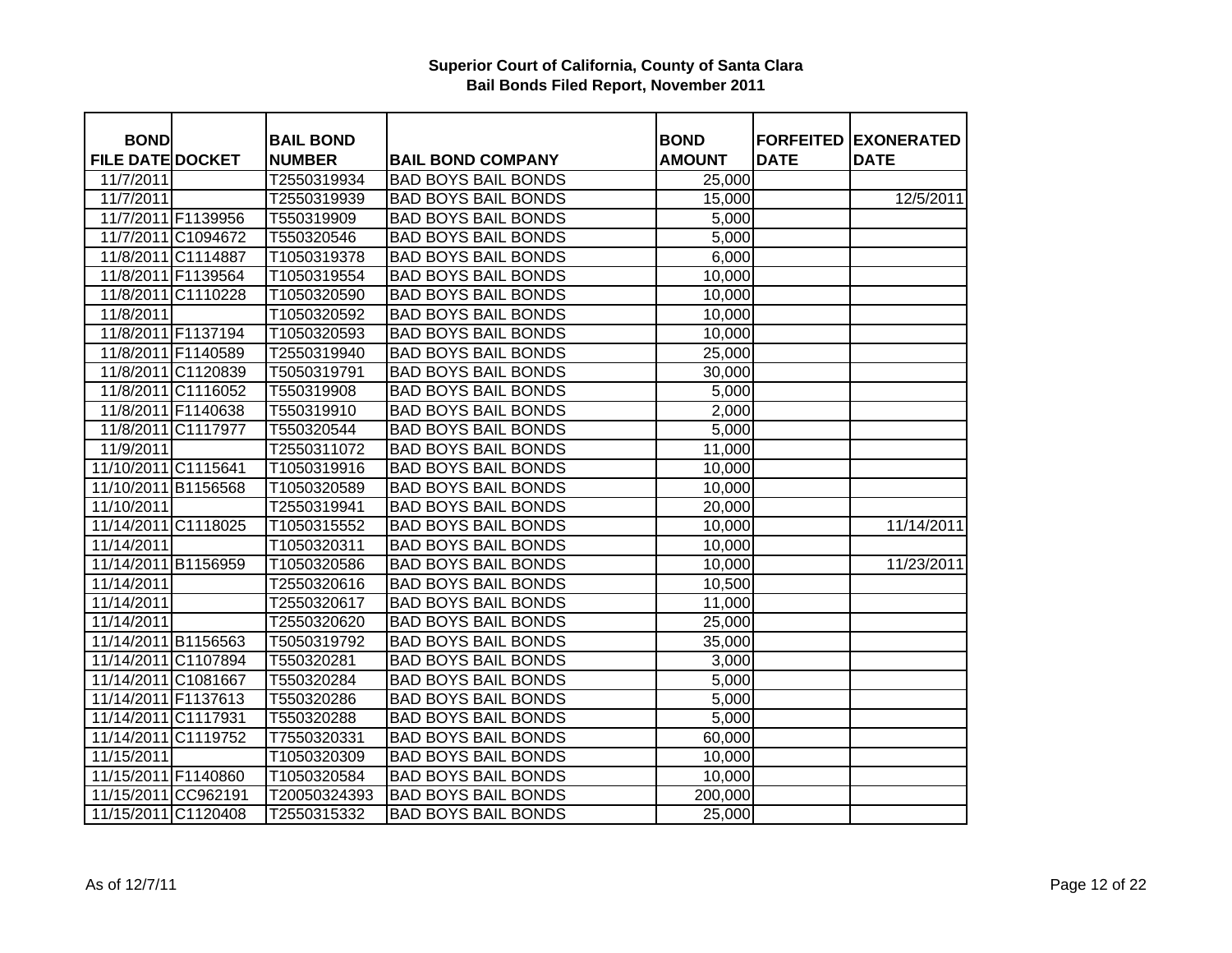| <b>BOND</b>             | <b>BAIL BOND</b> |                            | <b>BOND</b>   |             | <b>FORFEITED EXONERATED</b> |
|-------------------------|------------------|----------------------------|---------------|-------------|-----------------------------|
| <b>FILE DATE DOCKET</b> | <b>NUMBER</b>    | <b>BAIL BOND COMPANY</b>   | <b>AMOUNT</b> | <b>DATE</b> | <b>DATE</b>                 |
| 11/15/2011 C1115975     | T2550320614      | <b>BAD BOYS BAIL BONDS</b> | 20,000        |             |                             |
| 11/15/2011              | T550320283       | <b>BAD BOYS BAIL BONDS</b> | 5,000         |             |                             |
| 11/16/2011 B1157014     | T2550320615      | <b>BAD BOYS BAIL BONDS</b> | 25,000        |             |                             |
| 11/16/2011 B1157097     | T2550320618      | <b>BAD BOYS BAIL BONDS</b> | 25,000        |             |                             |
| 11/16/2011 B1157334     | T2550320619      | <b>BAD BOYS BAIL BONDS</b> | 25,000        |             |                             |
| 11/17/2011 C1116898     | T1050319549      | <b>BAD BOYS BAIL BONDS</b> | 10,000        | 11/22/2011  |                             |
| 11/17/2011              | T1050320307      | <b>BAD BOYS BAIL BONDS</b> | 10,000        |             | 11/29/2011                  |
| 11/17/2011 C1107682     | T1050320310      | <b>BAD BOYS BAIL BONDS</b> | 10,000        |             |                             |
| 11/17/2011 C1119568     | T2550319382      | <b>BAD BOYS BAIL BONDS</b> | 25,000        | 11/30/2011  |                             |
| 11/17/2011 F1140271     | T550320279       | <b>BAD BOYS BAIL BONDS</b> | 5,000         |             |                             |
| 11/17/2011 F1138367     | T550320285       | <b>BAD BOYS BAIL BONDS</b> | 5,000         |             |                             |
| 11/17/2011              | T550320557       | <b>BAD BOYS BAIL BONDS</b> | 5,000         |             |                             |
| 11/18/2011 C1110777     | T2550320318      | <b>BAD BOYS BAIL BONDS</b> | 15,000        |             |                             |
| 11/18/2011 B1156854     | T550319720       | <b>BAD BOYS BAIL BONDS</b> | 5,000         |             |                             |
| 11/21/2011              | T1050319544      | <b>BAD BOYS BAIL BONDS</b> | 10,000        |             |                             |
| 11/21/2011              | T1050319741      | <b>BAD BOYS BAIL BONDS</b> | 10,000        |             |                             |
| 11/21/2011              | T1050319744      | <b>BAD BOYS BAIL BONDS</b> | 10,000        |             |                             |
| 11/21/2011 F1140445     | T1050320306      | <b>BAD BOYS BAIL BONDS</b> | 10,000        |             |                             |
| 11/21/2011 C1117811     | T1050320583      | <b>BAD BOYS BAIL BONDS</b> | 7,500         |             |                             |
| 11/21/2011 B1157109     | T2550320316      | <b>BAD BOYS BAIL BONDS</b> | 25,000        |             |                             |
| 11/21/2011              | T2550320317      | <b>BAD BOYS BAIL BONDS</b> | 25,000        |             |                             |
| 11/21/2011 C1114410     | T2550320613      | <b>BAD BOYS BAIL BONDS</b> | 12,000        |             |                             |
| 11/23/2011 C1112545     | T1050324347      | <b>BAD BOYS BAIL BONDS</b> | 5,000         |             |                             |
| 11/23/2011              | T5050320645      | <b>BAD BOYS BAIL BONDS</b> | 40,000        |             |                             |
| 11/23/2011              | T7550324544      | <b>BAD BOYS BAIL BONDS</b> | 65,000        |             |                             |
| 11/28/2011 C1113317     | T1050315794      | <b>BAD BOYS BAIL BONDS</b> | 10,000        |             |                             |
| 11/28/2011              | T1050324512      | <b>BAD BOYS BAIL BONDS</b> | 10,000        |             |                             |
| 11/28/2011              | T1050324513      | <b>BAD BOYS BAIL BONDS</b> | 10,000        |             |                             |
| 11/28/2011 CC953182     | T1050324516      | <b>BAD BOYS BAIL BONDS</b> | 10,000        |             |                             |
| 11/28/2011              | T1050324517      | <b>BAD BOYS BAIL BONDS</b> | 10,000        |             |                             |
| 11/28/2011              | T1050324615      | <b>BAD BOYS BAIL BONDS</b> | 10,000        |             |                             |
| 11/28/2011              | T2550324519      | <b>BAD BOYS BAIL BONDS</b> | 11,000        |             |                             |
| 11/28/2011              | T2550324520      | <b>BAD BOYS BAIL BONDS</b> | 20,000        |             |                             |
| 11/28/2011 C1111737     | T2550324634      | <b>BAD BOYS BAIL BONDS</b> | 20,000        |             |                             |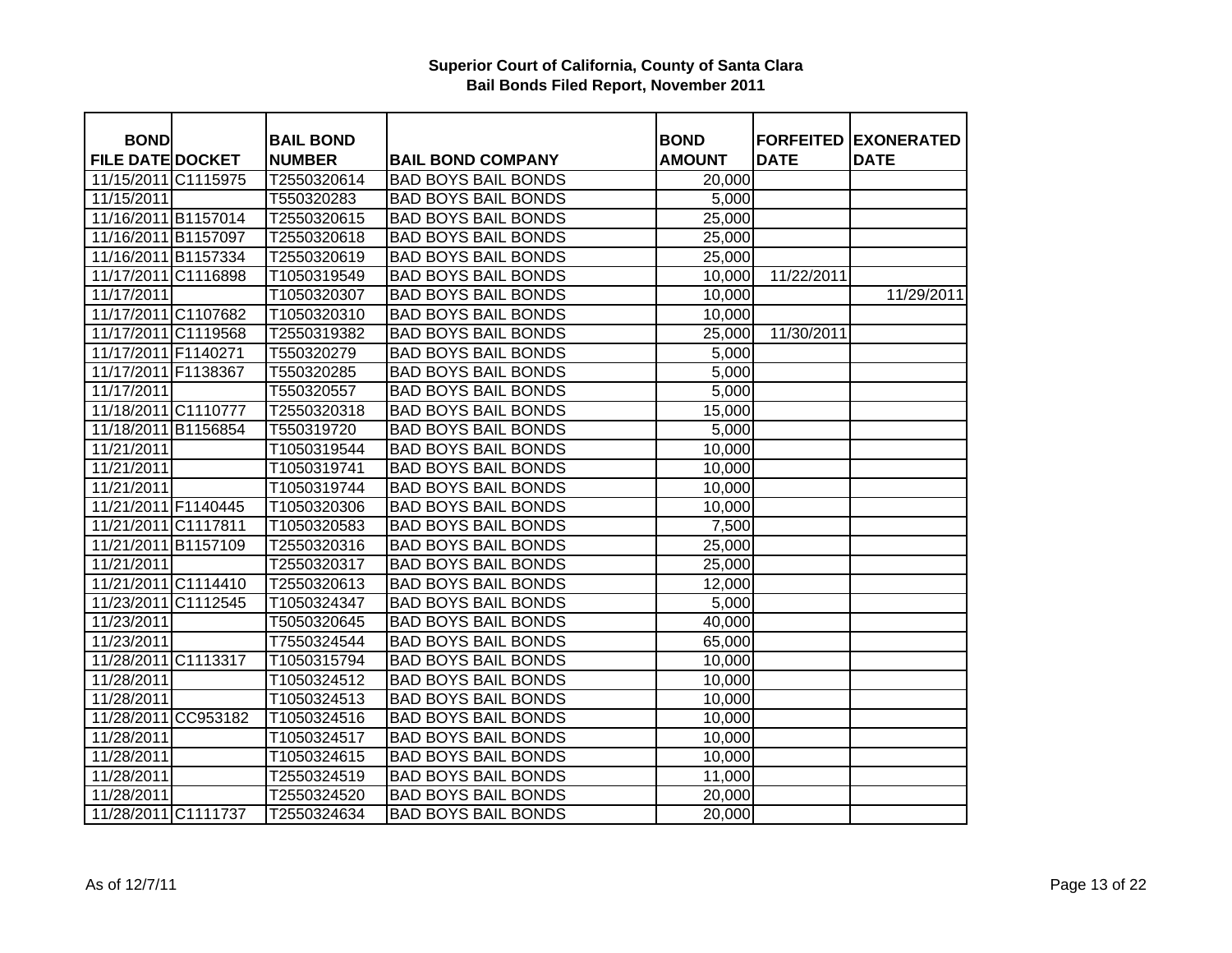| <b>BOND</b>             |                    | <b>BAIL BOND</b> |                                | <b>BOND</b>   |             | <b>FORFEITED EXONERATED</b> |
|-------------------------|--------------------|------------------|--------------------------------|---------------|-------------|-----------------------------|
| <b>FILE DATE DOCKET</b> |                    | <b>NUMBER</b>    | <b>BAIL BOND COMPANY</b>       | <b>AMOUNT</b> | <b>DATE</b> | <b>DATE</b>                 |
| 11/28/2011 C1077933     |                    | T2550324637      | <b>BAD BOYS BAIL BONDS</b>     | 20,000        |             |                             |
| 11/28/2011              |                    | T5050319794      | <b>BAD BOYS BAIL BONDS</b>     | 30,500        |             |                             |
| 11/28/2011 C1120508     |                    | T5050320328      | <b>BAD BOYS BAIL BONDS</b>     | 42,000        |             |                             |
| 11/28/2011 C1116543     |                    | T550320549       | <b>BAD BOYS BAIL BONDS</b>     | 5,000         |             |                             |
| 11/28/2011 C1118762     |                    | T550320553       | <b>BAD BOYS BAIL BONDS</b>     | 5,000         |             |                             |
| 11/28/2011 C1116662     |                    | T550324496       | <b>BAD BOYS BAIL BONDS</b>     | 5,000         |             |                             |
| 11/29/2011 C1119150     |                    | T10050319813     | <b>BAD BOYS BAIL BONDS</b>     | 100,000       |             |                             |
| 11/29/2011 F1137650     |                    | T10325043        | <b>BAD BOYS BAIL BONDS</b>     | 10,000        |             |                             |
| 11/29/2011              |                    | T1050319742      | <b>BAD BOYS BAIL BONDS</b>     | 10,000        |             |                             |
| 11/29/2011 C1116129     |                    | T1050320554      | <b>BAD BOYS BAIL BONDS</b>     | 5,000         |             |                             |
| 11/29/2011 C1115716     |                    | T1050324616      | <b>BAD BOYS BAIL BONDS</b>     | 10,000        |             |                             |
| 11/29/2011 C1114921     |                    | T2550315828      | <b>BAD BOYS BAIL BONDS</b>     | 6,000         |             |                             |
| 11/29/2011 C1118761     |                    | T2550319937      | <b>BAD BOYS BAIL BONDS</b>     | 20,000        |             |                             |
| 11/29/2011 C1117984     |                    | T2550319938      | <b>BAD BOYS BAIL BONDS</b>     | 15,000        |             |                             |
| 11/29/2011 C1119507     |                    | T2550319942      | <b>BAD BOYS BAIL BONDS</b>     | 25,000        |             |                             |
| 11/29/2011 C1119507     |                    | T2550319944      | <b>BAD BOYS BAIL BONDS</b>     | 25,000        |             |                             |
| 11/29/2011 C1117331     |                    | T2550319945      | <b>BAD BOYS BAIL BONDS</b>     | 10,000        |             |                             |
| 11/29/2011              |                    | T2550320313      | <b>BAD BOYS BAIL BONDS</b>     | 16,000        |             |                             |
| 11/29/2011 C1118872     |                    | T2550320314      | <b>BAD BOYS BAIL BONDS</b>     | 15,000        |             |                             |
| 11/29/2011              |                    | T5050315346      | <b>BAD BOYS BAIL BONDS</b>     | 50,000        |             |                             |
| 11/29/2011 B1156771     |                    | T550320550       | <b>BAD BOYS BAIL BONDS</b>     | 5,000         |             |                             |
| 11/29/2011 C1110174     |                    | T550325018       | <b>BAD BOYS BAIL BONDS</b>     | 5,000         |             |                             |
| 11/29/2011 B1156477     |                    | T55320566        | <b>BAD BOYS BAIL BONDS</b>     | 5,000         |             |                             |
| 11/29/2011              |                    | T7550325108      | <b>BAD BOYS BAIL BONDS</b>     | 60,000        |             |                             |
| 11/30/2011              |                    | T1050324515      | <b>BAD BOYS BAIL BONDS</b>     | 10,000        |             |                             |
| 11/30/2011 C1118988     |                    | T1050324614      | <b>BAD BOYS BAIL BONDS</b>     | 10,000        |             |                             |
| 11/30/2011 C1118780     |                    | T1050324620      | <b>BAD BOYS BAIL BONDS</b>     | 10,000        |             |                             |
| 11/30/2011              |                    | T2550324635      | <b>BAD BOYS BAIL BONDS</b>     | 11,000        |             |                             |
| 11/30/2011 F1140717     |                    | T5050320329      | <b>BAD BOYS BAIL BONDS</b>     | 40,000        |             |                             |
| 11/1/2011               |                    | FCS25833710      | <b>BAIL HOTLINE BAIL BONDS</b> | 10,000        |             |                             |
| 11/1/2011 F1140510      |                    | FCS25833713      | <b>BAIL HOTLINE BAIL BONDS</b> | 15,000        |             |                             |
|                         | 11/2/2011 C1116041 | FCS10831030      | <b>BAIL HOTLINE BAIL BONDS</b> | 10,000        |             |                             |
| 11/2/2011 F1140077      |                    | FCS50837863      | <b>BAIL HOTLINE BAIL BONDS</b> | 5,000         |             |                             |
|                         | 11/2/2011 C1106312 | FCS50837864      | <b>BAIL HOTLINE BAIL BONDS</b> | 5,000         |             | 11/16/2011                  |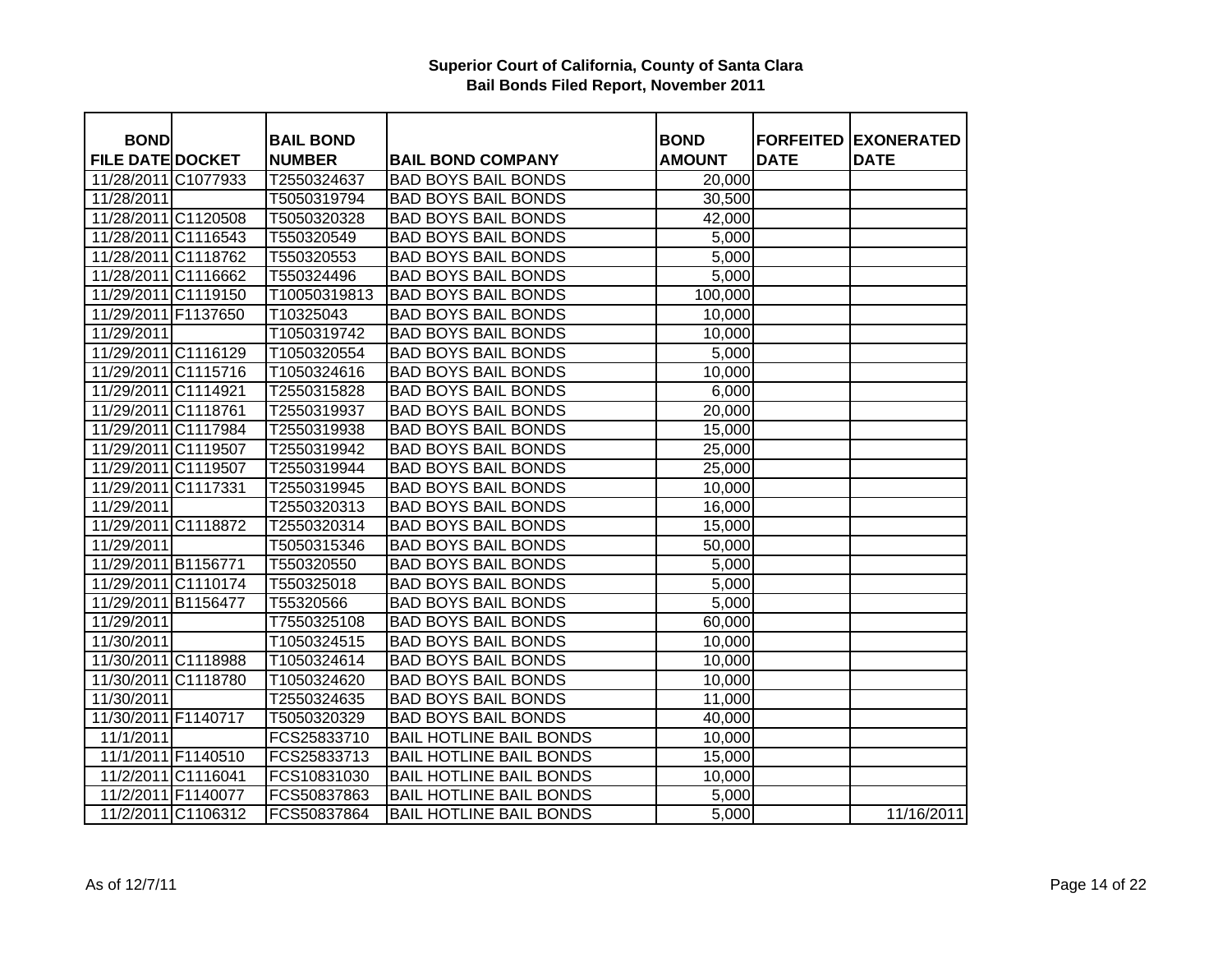| <b>BOND</b>             |                    | <b>BAIL BOND</b> |                                | <b>BOND</b>   |             | <b>FORFEITED EXONERATED</b> |
|-------------------------|--------------------|------------------|--------------------------------|---------------|-------------|-----------------------------|
| <b>FILE DATE DOCKET</b> |                    | <b>NUMBER</b>    | <b>BAIL BOND COMPANY</b>       | <b>AMOUNT</b> | <b>DATE</b> | <b>DATE</b>                 |
|                         | 11/2/2011 C1110769 | FCS50837866      | <b>BAIL HOTLINE BAIL BONDS</b> | 5,000         |             | 11/16/2011                  |
|                         | 11/3/2011 C1115957 | FCS100830511     | <b>BAIL HOTLINE BAIL BONDS</b> | 1,000         |             |                             |
| 11/3/2011               |                    | FCS100830512     | <b>BAIL HOTLINE BAIL BONDS</b> | 50,000        |             | 11/30/2011                  |
|                         | 11/3/2011 C1119678 | FCS100830513     | <b>BAIL HOTLINE BAIL BONDS</b> | 20,000        |             |                             |
|                         | 11/3/2011 C1116826 | FCS100830514     | <b>BAIL HOTLINE BAIL BONDS</b> | 5,000         |             |                             |
|                         | 11/3/2011 B1156790 | FCS100830516     | <b>BAIL HOTLINE BAIL BONDS</b> | 10,000        |             |                             |
|                         | 11/3/2011 C1106639 | FCS50837869      | <b>BAIL HOTLINE BAIL BONDS</b> | 25,000        |             |                             |
|                         | 11/7/2011 B1155882 | FCS250810475     | <b>BAIL HOTLINE BAIL BONDS</b> | 150,000       |             |                             |
|                         | 11/7/2011 C1114489 | FCS25849842      | <b>BAIL HOTLINE BAIL BONDS</b> | 11,000        |             | 11/9/2011                   |
|                         | 11/7/2011 C1113629 | FCS50827007      | <b>BAIL HOTLINE BAIL BONDS</b> | 10,000        |             | 12/2/2011                   |
|                         | 11/7/2011 CC821367 | FCS50841426      | <b>BAIL HOTLINE BAIL BONDS</b> | 50,000        |             |                             |
|                         | 11/7/2011 CC243544 | FCS50841433      | <b>BAIL HOTLINE BAIL BONDS</b> | 40,000        |             |                             |
|                         | 11/8/2011 C1116042 | FCS10845194      | <b>BAIL HOTLINE BAIL BONDS</b> | 10,000        |             |                             |
|                         | 11/8/2011 F1140809 | FCS50841429      | <b>BAIL HOTLINE BAIL BONDS</b> | 30,000        |             |                             |
|                         | 11/9/2011 C1120539 | FCS50833850      | <b>BAIL HOTLINE BAIL BONDS</b> | 35,000        |             |                             |
| 11/10/2011 F1140696     |                    | FCS10845195      | <b>BAIL HOTLINE BAIL BONDS</b> | 10,000        |             |                             |
| 11/10/2011 F1140299     |                    | FCS10845199      | <b>BAIL HOTLINE BAIL BONDS</b> | 10,000        |             |                             |
| 11/10/2011 F1140244     |                    | FCS25849848      | <b>BAIL HOTLINE BAIL BONDS</b> | 20,000        |             |                             |
| 11/10/2011 C1110573     |                    | FCS50841431      | <b>BAIL HOTLINE BAIL BONDS</b> | 50,000        |             |                             |
| 11/14/2011 C1120411     |                    | FCS100845448     | <b>BAIL HOTLINE BAIL BONDS</b> | 75,000        |             |                             |
| 11/14/2011 C1119405     |                    | FCS10845203      | <b>BAIL HOTLINE BAIL BONDS</b> | 10,000        | 11/14/2011  |                             |
| 11/14/2011 C1116563     |                    | FCS10852296      | <b>BAIL HOTLINE BAIL BONDS</b> | 5,000         |             |                             |
| 11/14/2011 CC936368     |                    | FCS25849844      | <b>BAIL HOTLINE BAIL BONDS</b> | 20,000        |             |                             |
| 11/14/2011              |                    | FCS50841432      | <b>BAIL HOTLINE BAIL BONDS</b> | 30,000        |             |                             |
| 11/16/2011 B1153734     |                    | FCS100845442     | <b>BAIL HOTLINE BAIL BONDS</b> | 60,000        |             |                             |
| 11/16/2011 B1156959     |                    | FCS10845198      | <b>BAIL HOTLINE BAIL BONDS</b> | 10,000        |             | 11/23/2011                  |
| 11/16/2011              |                    | FCS10852293      | <b>BAIL HOTLINE BAIL BONDS</b> | 5,000         |             |                             |
| 11/17/2011              |                    | FCS25857840      | <b>BAIL HOTLINE BAIL BONDS</b> | 11,000        |             |                             |
| 11/18/2011 B1153078     |                    | FCS25857838      | <b>BAIL HOTLINE BAIL BONDS</b> | 5,000         |             |                             |
| 11/21/2011 C1116193     |                    | FCS10852297      | <b>BAIL HOTLINE BAIL BONDS</b> | 5,000         |             |                             |
| 11/21/2011              |                    | FCS10858356      | <b>BAIL HOTLINE BAIL BONDS</b> | 10,000        |             |                             |
| 11/21/2011 C1116858     |                    | FCS25849847      | <b>BAIL HOTLINE BAIL BONDS</b> | 16,000        |             |                             |
| 11/21/2011              |                    | FCS25857844      | <b>BAIL HOTLINE BAIL BONDS</b> | 25,000        |             |                             |
| 11/21/2011 B1152279     |                    | FCS25857846      | <b>BAIL HOTLINE BAIL BONDS</b> | 20,000        |             |                             |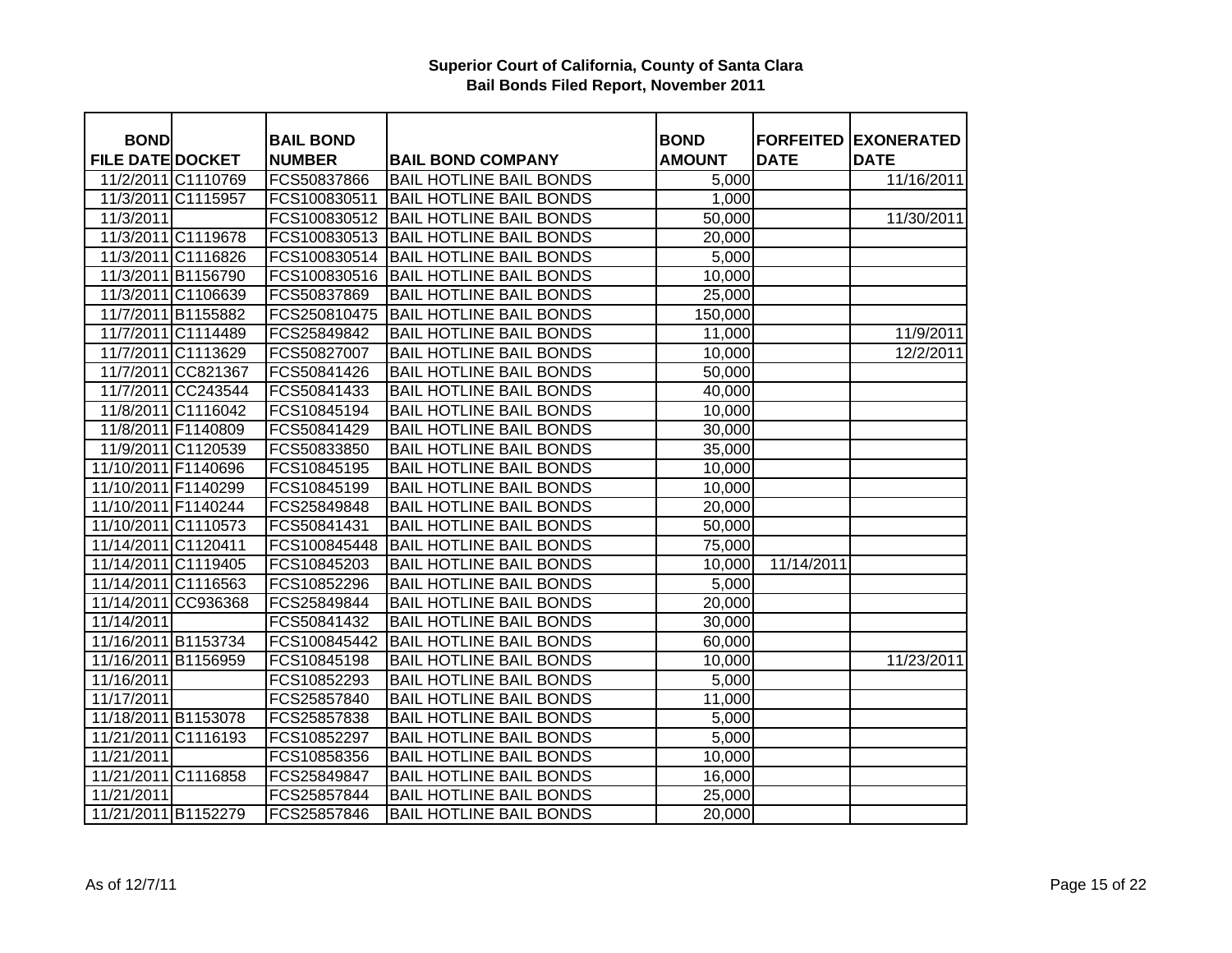| <b>BOND</b>             |                    | <b>BAIL BOND</b> |                                   | <b>BOND</b>   |             | <b>FORFEITED EXONERATED</b> |
|-------------------------|--------------------|------------------|-----------------------------------|---------------|-------------|-----------------------------|
| <b>FILE DATE DOCKET</b> |                    | <b>NUMBER</b>    | <b>BAIL BOND COMPANY</b>          | <b>AMOUNT</b> | <b>DATE</b> | <b>DATE</b>                 |
| 11/21/2011 F1139996     |                    | FCS50841434      | <b>BAIL HOTLINE BAIL BONDS</b>    | 50,000        |             |                             |
| 11/22/2011 C1120523     |                    | FCS25857842      | <b>BAIL HOTLINE BAIL BONDS</b>    | 21,000        |             |                             |
| 11/23/2011              |                    | FCS10860178      | <b>BAIL HOTLINE BAIL BONDS</b>    | 10,000        |             |                             |
| 11/23/2011 B1155656     |                    | FCS25857841      | <b>BAIL HOTLINE BAIL BONDS</b>    | 10,000        |             | 11/30/2011                  |
| 11/28/2011 C1115712     |                    | FCS10858357      | <b>BAIL HOTLINE BAIL BONDS</b>    | 5,000         |             |                             |
| 11/28/2011              |                    | FCS10860179      | <b>BAIL HOTLINE BAIL BONDS</b>    | 1,000         |             |                             |
| 11/28/2011              |                    | FCS25819846      | <b>BAIL HOTLINE BAIL BONDS</b>    | 15,000        |             |                             |
| 11/28/2011              |                    | FCS25857839      | <b>BAIL HOTLINE BAIL BONDS</b>    | 11,000        |             |                             |
| 11/28/2011 CC823427     |                    | FCS25857845      | <b>BAIL HOTLINE BAIL BONDS</b>    | 25,000        |             |                             |
| 11/28/2011              |                    | FCS50850069      | <b>BAIL HOTLINE BAIL BONDS</b>    | 25,000        |             |                             |
| 11/28/2011              |                    | FCS50850070      | <b>BAIL HOTLINE BAIL BONDS</b>    | 50,000        |             |                             |
| 11/29/2011              |                    | FCS10862632      | <b>BAIL HOTLINE BAIL BONDS</b>    | 10,000        |             |                             |
| 11/29/2011              |                    | FCS25862734      | <b>BAIL HOTLINE BAIL BONDS</b>    | 15,000        |             |                             |
| 11/29/2011 B1157129     |                    | FCS50850062      | <b>BAIL HOTLINE BAIL BONDS</b>    | 40,000        |             |                             |
| 11/29/2011 F1140374     |                    | FCS50850064      | <b>BAIL HOTLINE BAIL BONDS</b>    | 31,500        |             | 12/1/2011                   |
|                         | 11/9/2011 C1118937 | IS100K30514      | <b>BALLESTRASSE BAIL BONDS</b>    | 75,000        |             |                             |
| 11/9/2011 C1118937      |                    | IS30K116775      | <b>BALLESTRASSE BAIL BONDS</b>    | 15,000        |             |                             |
| 11/29/2011              |                    | 51001703942      | <b>BAY AREA BAIL BONDS</b>        | 10,250        |             |                             |
| 11/23/2011 C1118961     |                    | S1001746990      | <b>BIG LEE BAIL BONDS</b>         | 5,000         |             |                             |
| 11/14/2011              |                    | 5550743268       | <b>BODYGUARD BAIL BONDS</b>       | 20,000        |             |                             |
| 11/15/2011 C1111025     |                    | 5271344584       | <b>BODYGUARD BAIL BONDS</b>       | 15,000        |             |                             |
| 11/18/2011              |                    | 5111741649       | <b>BODYGUARD BAIL BONDS</b>       | 10,000        |             |                             |
| 11/18/2011 C1113834     |                    | 5111741652       | <b>BODYGUARD BAIL BONDS</b>       | 10,000        |             |                             |
| 11/28/2011              |                    | 5111741678       | <b>BODYGUARD BAIL BONDS</b>       | 11,000        |             |                             |
| 11/28/2011              |                    | 5550764397       | <b>BODYGUARD BAIL BONDS</b>       | 30,000        |             |                             |
| 11/28/2011 F1140526     |                    | 5800866763       | <b>BODYGUARD BAIL BONDS</b>       | 5,000         |             |                             |
| 11/29/2011 BB835612     |                    | 5271344654       | <b>BODYGUARD BAIL BONDS</b>       | 10,000        |             |                             |
| 11/30/2011 C1113281     |                    | 5111741681       | <b>BODYGUARD BAIL BONDS</b>       | 10,000        |             |                             |
| 11/30/2011              |                    | 5271344609       | <b>BODYGUARD BAIL BONDS</b>       | 16,500        |             |                             |
|                         | 11/1/2011 C1199799 | IS30K112321      | <b>BUFFY SPARACINO BAIL BONDS</b> | 10,000        |             |                             |
| 11/1/2011               |                    | IS30K112323      | <b>BUFFY SPARACINO BAIL BONDS</b> | 10,000        |             |                             |
|                         | 11/4/2011 CC512572 | IS50K67181       | <b>BUFFY SPARACINO BAIL BONDS</b> | 10,000        |             |                             |
|                         | 11/3/2011 C1121065 | AS15351810       | <b>CASTLE BAIL BONDS</b>          | 11,000        |             |                             |
| 11/21/2011 C9557460     |                    | 2011DD008644     | <b>CREATIVE BAIL BONDS</b>        | 50,000        |             |                             |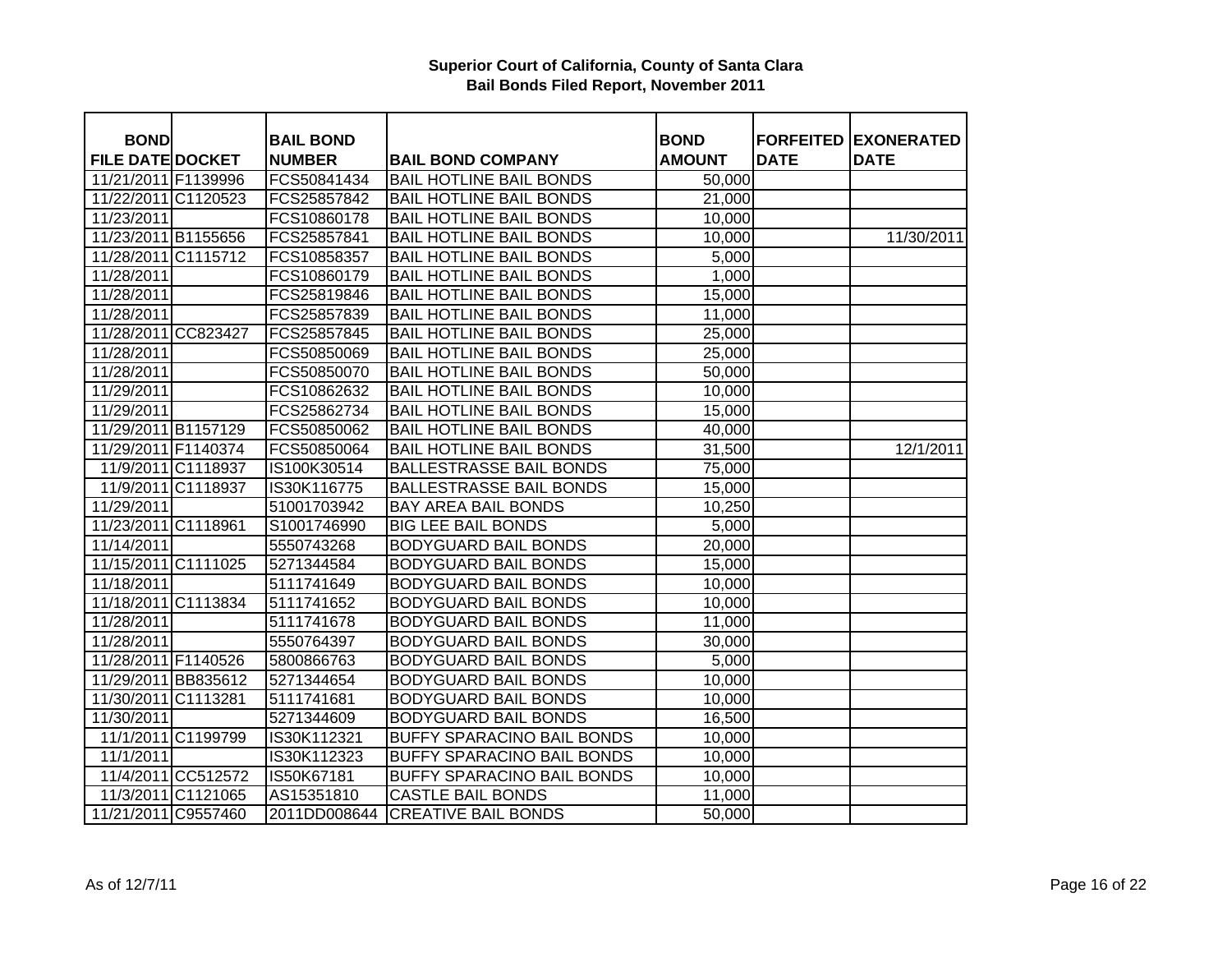| <b>BOND</b>             |                    | <b>BAIL BOND</b> |                            | <b>BOND</b>   |             | <b>FORFEITED EXONERATED</b> |
|-------------------------|--------------------|------------------|----------------------------|---------------|-------------|-----------------------------|
| <b>FILE DATE DOCKET</b> |                    | <b>NUMBER</b>    | <b>BAIL BOND COMPANY</b>   | <b>AMOUNT</b> | <b>DATE</b> | <b>DATE</b>                 |
| 11/8/2011 C1120531      |                    | 2011EE006510     | <b>DISCREET BAIL BONDS</b> | 45,000        |             |                             |
| 11/15/2011 C1116462     |                    | 2011AA086694     | <b>DISCREET BAIL BONDS</b> | 5,000         |             |                             |
| 11/16/2011 B1156488     |                    | 2011DD008678     | <b>DISCREET BAIL BONDS</b> | 30,000        |             |                             |
| 11/18/2011 B1156965     |                    | 2011CC020670     | <b>DISCREET BAIL BONDS</b> | 15,000        |             |                             |
|                         | 11/1/2011 C1103461 | 2011CC022512     | ED MUMBERT BAIL BONDS      | 25,000        |             |                             |
|                         | 11/7/2011 B1156841 | 2011DD012274     | ED MUMBERT BAIL BONDS      | 50,000        |             |                             |
| 11/28/2011 CC803826     |                    | 2011AA074155     | ED MUMBERT BAIL BONDS      | 5,000         |             |                             |
| 11/28/2011              |                    | 2011AA074156     | ED MUMBERT BAIL BONDS      | 1,000         |             |                             |
| 11/28/2011              |                    | 2011BB032025     | ED MUMBERT BAIL BONDS      | 10,000        |             |                             |
| 11/28/2011 C1117848     |                    | 2011DD012838     | ED MUMBERT BAIL BONDS      | 20,000        |             |                             |
| 11/30/2011              |                    | 2011CC022513     | ED MUMBERT BAIL BONDS      | 25,000        |             |                             |
| 11/10/2011              |                    | 5111678749       | EIGHT BALL BAIL BONDS      | 10,000        |             |                             |
| 11/3/2011               |                    | 5111681268       | <b>JAKE'S BAIL BONDS</b>   | 10,000        |             |                             |
|                         | 11/3/2011 C1119995 | 5271297891       | <b>JAKE'S BAIL BONDS</b>   | 25,000        |             |                             |
|                         | 11/7/2011 CC960302 | 5271297903       | <b>JAKE'S BAIL BONDS</b>   | 5,000         |             |                             |
|                         | 11/7/2011 CC961322 | 5550736543       | <b>JAKE'S BAIL BONDS</b>   | 5,000         |             |                             |
| 11/29/2011              |                    | 5550736569       | <b>JAKE'S BAIL BONDS</b>   | 25,000        |             |                             |
| 11/16/2011 C1100066     |                    | 2011AA103488     | JOHN DAVIS BAIL BONDS      | 5,000         |             |                             |
|                         | 11/2/2011 C1116030 | A302126407       | KEITH CARTER BAIL BONDS    | 10,000        |             |                             |
| 11/23/2011 B1153512     |                    | A302126410       | KEITH CARTER BAIL BONDS    | 10,000        |             |                             |
| 11/29/2011 B1156913     |                    | A152180508       | KEITH CARTER BAIL BONDS    | 15,000        |             |                             |
| 11/16/2011 B1157099     |                    | 52501707053      | <b>KELLY'S BAIL BONDS</b>  | 10,000        |             |                             |
| 11/16/2011 B1155607     |                    | S0501688669      | <b>KELLY'S BAIL BONDS</b>  | 5,000         |             |                             |
|                         | 11/1/2011 B1049694 | S0501687710      | <b>LATINO BAIL BONDS</b>   | 5,000         |             |                             |
|                         | 11/1/2011 B1157087 | S1001697999      | <b>LATINO BAIL BONDS</b>   | 10,000        |             |                             |
| 11/16/2011 CC507616     |                    | S2501705201      | <b>LATINO BAIL BONDS</b>   | 15,000        |             |                             |
| 11/21/2011 C1115537     |                    | S2501705203      | <b>LATINO BAIL BONDS</b>   | 25,000        |             |                             |
| 11/28/2011              |                    | S1001701717      | <b>LATINO BAIL BONDS</b>   | 10,000        |             |                             |
| 11/30/2011 C1117834     |                    | S2501705204      | <b>LATINO BAIL BONDS</b>   | 25,000        |             |                             |
| 11/1/2011               |                    | 5111722709       | LE BAIL BONDS              | 10,000        |             | 11/10/2011                  |
|                         | 11/2/2011 C1115557 | 5271341707       | LE BAIL BONDS              | 15,000        |             |                             |
|                         | 11/7/2011 C1120534 | 5271341640       | LE BAIL BONDS              | 15,000        |             |                             |
| 11/8/2011               |                    | 5111722697       | LE BAIL BONDS              | 10,000        |             |                             |
| 11/14/2011 C1120714     |                    | 5111714553       | LE BAIL BONDS              | 10,000        |             |                             |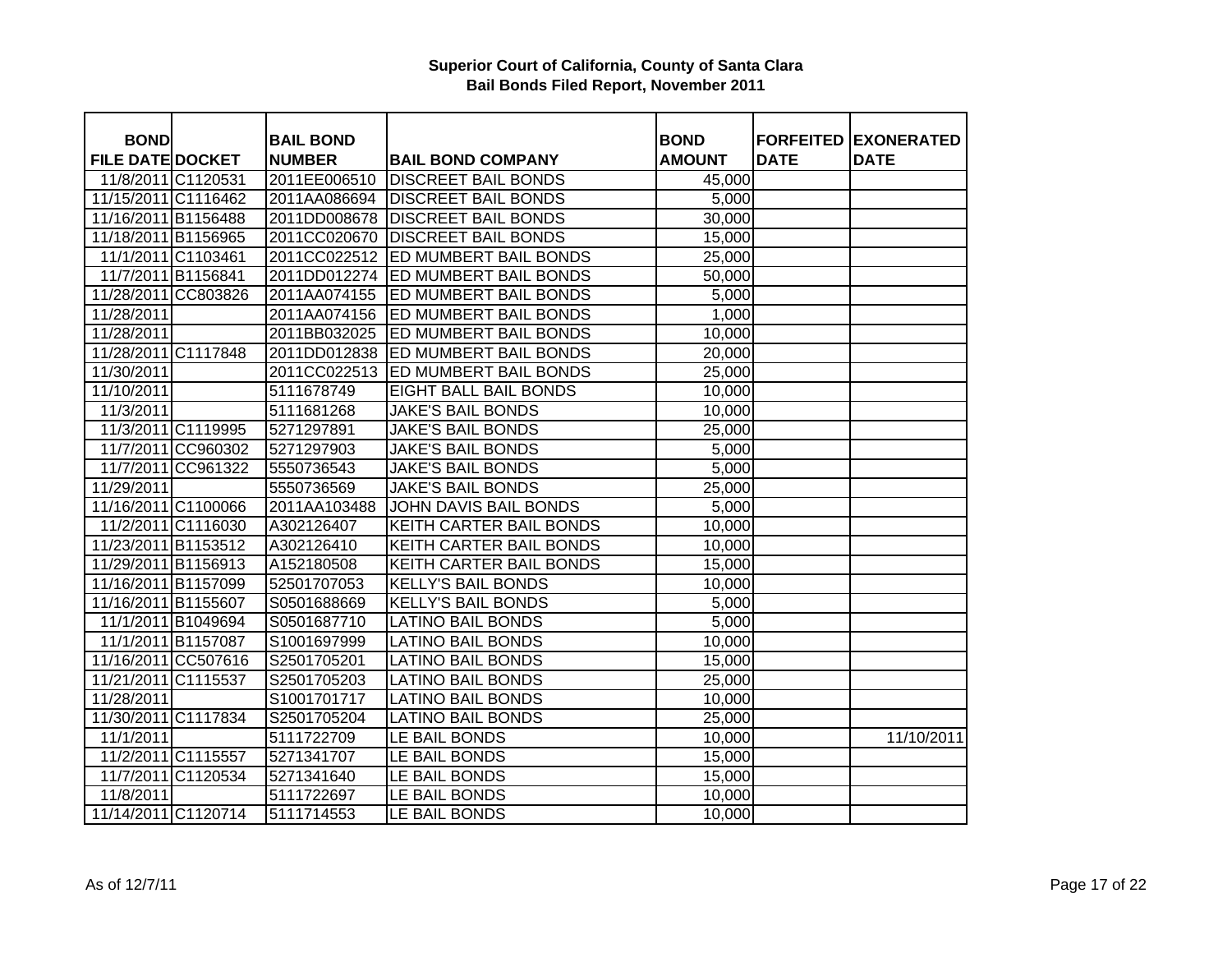| <b>BOND</b>             |                    | <b>BAIL BOND</b> |                           | <b>BOND</b>   |             | <b>FORFEITED EXONERATED</b> |
|-------------------------|--------------------|------------------|---------------------------|---------------|-------------|-----------------------------|
| <b>FILE DATE DOCKET</b> |                    | <b>NUMBER</b>    | <b>BAIL BOND COMPANY</b>  | <b>AMOUNT</b> | <b>DATE</b> | <b>DATE</b>                 |
| 11/14/2011              |                    | 5111714595       | LE BAIL BONDS             | 10,000        |             |                             |
| 11/14/2011 C1103545     |                    | 5111737967       | LE BAIL BONDS             | 5,000         |             |                             |
| 11/14/2011 C1116047     |                    | 5111738005       | LE BAIL BONDS             | 5,000         |             |                             |
| 11/14/2011 C1118048     |                    | 5200051262       | LE BAIL BONDS             | 200,000       |             |                             |
| 11/16/2011 C1120406     |                    | 5111714582       | LE BAIL BONDS             | 5,000         | 11/29/2011  |                             |
| 11/16/2011 C1115441     |                    | 5111714607       | LE BAIL BONDS             | 5,000         |             |                             |
| 11/16/2011 C1112402     |                    | 5111714610       | LE BAIL BONDS             | 1,000         |             |                             |
| 11/18/2011 C1120034     |                    | 5105203791       | LE BAIL BONDS             | 100,000       |             |                             |
| 11/21/2011              |                    | 5111714623       | LE BAIL BONDS             | 11,000        |             |                             |
| 11/23/2011              |                    | 5111714636       | LE BAIL BONDS             | 10,000        |             |                             |
| 11/28/2011              |                    | 511737983        | LE BAIL BONDS             | 10,000        |             |                             |
| 11/28/2011 C1071896     |                    | 5111737970       | LE BAIL BONDS             | 5,000         |             |                             |
| 11/10/2011 C1114767     |                    | 2011DD005110     | <b>LIEN TA BAIL BONDS</b> | 10,000        |             |                             |
|                         | 11/1/2011 B1156926 | 5111739325       | <b>LUNA BAIL BONDS</b>    | 10,000        |             |                             |
|                         | 11/1/2011 F1036029 | 5271342410       | <b>LUNA BAIL BONDS</b>    | 25,000        |             | 11/21/2011                  |
|                         | 11/1/2011 B1156543 | 5271342423       | <b>LUNA BAIL BONDS</b>    | 25,000        |             |                             |
|                         | 11/1/2011 B1156543 | 5271342436       | <b>LUNA BAIL BONDS</b>    | 25,000        |             |                             |
|                         | 11/2/2011 C1069568 | 5111739271       | <b>LUNA BAIL BONDS</b>    | 10,000        |             |                             |
|                         | 11/2/2011 C1119076 | 5271342465       | <b>LUNA BAIL BONDS</b>    | 25,000        |             | 11/14/2011                  |
|                         | 11/3/2011 C1116147 | 5111739255       | <b>LUNA BAIL BONDS</b>    | 6,000         |             |                             |
| 11/3/2011 F1140662      |                    | 5550762942       | <b>LUNA BAIL BONDS</b>    | 30,000        |             |                             |
|                         | 11/4/2011 C1118803 | 5200067232       | <b>LUNA BAIL BONDS</b>    | 150,000       |             |                             |
| 11/7/2011               |                    | 5111739242       | <b>LUNA BAIL BONDS</b>    | 10,000        |             |                             |
| 11/7/2011               |                    | 5550762939       | <b>LUNA BAIL BONDS</b>    | 6,000         |             |                             |
|                         | 11/7/2011 C1118803 | 5550762955       | <b>LUNA BAIL BONDS</b>    | 5,000         |             |                             |
| 11/7/2011               |                    | 5550762968       | <b>LUNA BAIL BONDS</b>    | 25,000        |             | 11/21/2011                  |
| 11/7/2011 C1116551      |                    | 5550762984       | <b>LUNA BAIL BONDS</b>    | 50,000        |             |                             |
| 11/8/2011               |                    | 5111739239       | <b>LUNA BAIL BONDS</b>    | 10,000        |             |                             |
| 11/8/2011               |                    | 5550755623       | <b>LUNA BAIL BONDS</b>    | 17,000        |             | 12/5/2011                   |
|                         | 11/8/2011 F1140824 | 5550762913       | <b>LUNA BAIL BONDS</b>    | 40,000        |             |                             |
|                         | 11/8/2011 F1138052 | 5550762971       | <b>LUNA BAIL BONDS</b>    | 15,000        |             |                             |
| 11/8/2011 C1117991      |                    | 5801121492       | <b>LUNA BAIL BONDS</b>    | 5,000         |             |                             |
|                         | 11/9/2011 F1139634 | 5111738795       | <b>LUNA BAIL BONDS</b>    | 10,000        |             |                             |
|                         | 11/9/2011 C1119434 | 5271342139       | <b>LUNA BAIL BONDS</b>    | 20,000        |             | 11/23/2011                  |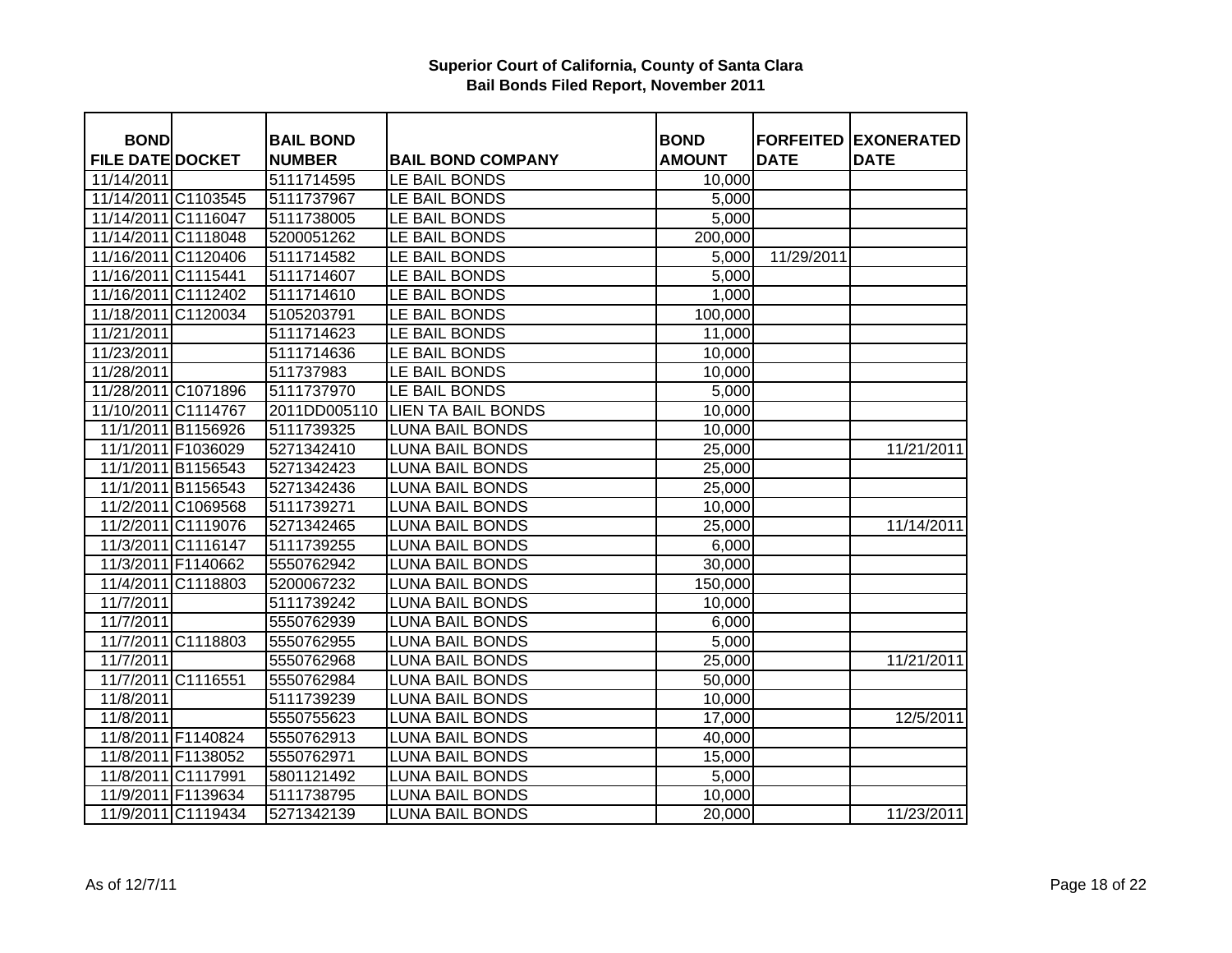| <b>BOND</b>             |                    | <b>BAIL BOND</b> |                                 | <b>BOND</b>   |             | <b>FORFEITED EXONERATED</b> |
|-------------------------|--------------------|------------------|---------------------------------|---------------|-------------|-----------------------------|
| <b>FILE DATE DOCKET</b> |                    | <b>NUMBER</b>    | <b>BAIL BOND COMPANY</b>        | <b>AMOUNT</b> | <b>DATE</b> | <b>DATE</b>                 |
| 11/9/2011 C1198325      |                    | 5801121504       | <b>LUNA BAIL BONDS</b>          | 5,000         |             |                             |
| 11/14/2011              |                    | 5111738782       | <b>LUNA BAIL BONDS</b>          | 10,000        |             |                             |
| 11/14/2011              |                    | 5111738807       | <b>LUNA BAIL BONDS</b>          | 10,000        |             |                             |
| 11/14/2011 C1111866     |                    | 5801089037       | <b>LUNA BAIL BONDS</b>          | 1,000         |             |                             |
| 11/15/2011 F1140594     |                    | 5105213152       | <b>LUNA BAIL BONDS</b>          | 25,000        |             |                             |
| 11/15/2011              |                    | 5111738810       | <b>LUNA BAIL BONDS</b>          | 10,000        |             |                             |
| 11/15/2011 CC960007     |                    | 5801080852       | <b>LUNA BAIL BONDS</b>          | 5,000         |             | 11/17/2011                  |
| 11/16/2011 B1157019     |                    | 5111738823       | <b>LUNA BAIL BONDS</b>          | 10,000        |             |                             |
| 11/16/2011 C1119793     |                    | 5111739284       | <b>LUNA BAIL BONDS</b>          | 10,000        |             |                             |
| 11/21/2011 B1157022     |                    | 5271317315       | <b>LUNA BAIL BONDS</b>          | 25,000        |             |                             |
| 11/22/2011              |                    | 5111684144       | <b>LUNA BAIL BONDS</b>          | 11,000        |             |                             |
| 11/22/2011              |                    | 5271280233       | <b>LUNA BAIL BONDS</b>          | 15,000        |             |                             |
| 11/23/2011 C1120412     |                    | 5105215507       | <b>LUNA BAIL BONDS</b>          | 25,000        |             |                             |
| 11/28/2011 C1120670     |                    | 527135070        | <b>LUNA BAIL BONDS</b>          | 25,000        |             |                             |
| 11/28/2011              |                    | 5550762926       | <b>LUNA BAIL BONDS</b>          | 25,000        |             |                             |
| 11/28/2011 F1140545     |                    | 5801137996       | <b>LUNA BAIL BONDS</b>          | 5,000         |             |                             |
| 11/29/2011              |                    | 5271330563       | <b>LUNA BAIL BONDS</b>          | 25,000        |             |                             |
| 11/30/2011              |                    | 5271350695       | <b>LUNA BAIL BONDS</b>          | 25,000        |             |                             |
| 11/22/2011 FF721714     |                    | S252019574       | <b>MARIPOSA BAIL BONDS</b>      | 7,500         |             |                             |
| 11/22/2011 FF827230     |                    | S252019575       | <b>MARIPOSA BAIL BONDS</b>      | 7,500         |             |                             |
| 11/2/2011               |                    | U2520354842      | <b>NOR CAL BAIL BONDS</b>       | 20,000        |             | 11/14/2011                  |
| 11/28/2011 C1118769     |                    | U520354398       | <b>NOR CAL BAIL BONDS</b>       | 5,000         |             |                             |
| 11/1/2011 B1155689      |                    | 2011CC021338     | <b>PACIFIC COAST BAIL BONDS</b> | 25,000        |             |                             |
| 11/2/2011 F1140511      |                    | 2011CC022789     | <b>PACIFIC COAST BAIL BONDS</b> | 15,000        |             | 12/1/2011                   |
|                         | 11/3/2011 B1156810 | 2011DD012976     | PACIFIC COAST BAIL BONDS        | 25,000        |             |                             |
|                         | 11/9/2011 CC822450 | 2011BB035636     | <b>PACIFIC COAST BAIL BONDS</b> | 10,000        |             |                             |
| 11/9/2011 F1139784      |                    | 2011CC022807     | PACIFIC COAST BAIL BONDS        | 15,000        |             |                             |
| 11/9/2011               |                    | 2011DD013034     | PACIFIC COAST BAIL BONDS        | 25,000        |             | 11/22/2011                  |
| 11/10/2011 B1156932     |                    | 2011CC022808     | <b>PACIFIC COAST BAIL BONDS</b> | 10,000        |             |                             |
| 11/14/2011 C1078460     |                    | 2011AA115504     | PACIFIC COAST BAIL BONDS        | 5,000         |             |                             |
| 11/14/2011              |                    | 2011BB035640     | PACIFIC COAST BAIL BONDS        | 10,000        |             |                             |
| 11/14/2011              |                    | 2011CC022985     | <b>PACIFIC COAST BAIL BONDS</b> | 30,000        |             |                             |
| 11/15/2011              |                    | 2011CC022986     | PACIFIC COAST BAIL BONDS        | 20,000        |             |                             |
| 11/15/2011 C1115935     |                    | 2011CC022987     | <b>PACIFIC COAST BAIL BONDS</b> | 25,000        |             |                             |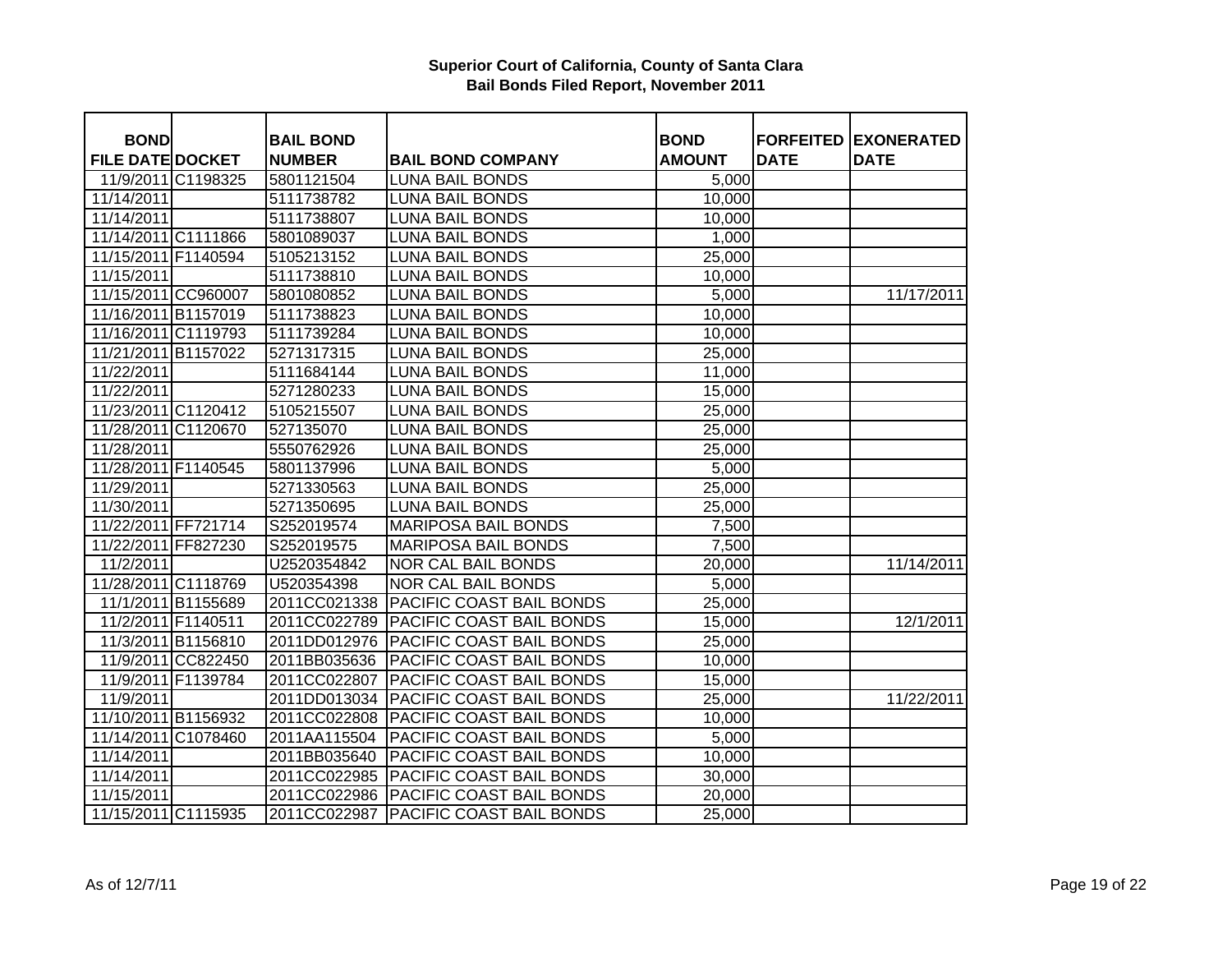| <b>BOND</b>             |                    | <b>BAIL BOND</b> |                                 | <b>BOND</b>      |             | <b>FORFEITED EXONERATED</b> |
|-------------------------|--------------------|------------------|---------------------------------|------------------|-------------|-----------------------------|
| <b>FILE DATE DOCKET</b> |                    | <b>NUMBER</b>    | <b>BAIL BOND COMPANY</b>        | <b>AMOUNT</b>    | <b>DATE</b> | <b>DATE</b>                 |
| 11/21/2011 F1140718     |                    | 2011BB035771     | <b>PACIFIC COAST BAIL BONDS</b> | 11,000           |             |                             |
| 11/21/2011 F1138417     |                    | 2011DD010819     | <b>PACIFIC COAST BAIL BONDS</b> | 20,000           |             | 12/2/2011                   |
| 11/22/2011 F1140461     |                    | 2011BB035635     | <b>PACIFIC COAST BAIL BONDS</b> | 10,000           |             | 12/1/2011                   |
| 11/28/2011 C1117978     |                    | 2011BB035740     | PACIFIC COAST BAIL BONDS        | 10,000           |             |                             |
| 11/28/2011              |                    | 2011DD013033     | <b>PACIFIC COAST BAIL BONDS</b> | 15,000           |             |                             |
| 11/28/2011              |                    | 2011DD013109     | <b>PACIFIC COAST BAIL BONDS</b> | 40,000           |             |                             |
| 11/28/2011 F1140458     |                    | 2011EE007010     | <b>PACIFIC COAST BAIL BONDS</b> | 100,000          |             |                             |
| 11/29/2011 F1036085     |                    | 2011DD013102     | PACIFIC COAST BAIL BONDS        | 8,000            |             |                             |
| 11/29/2011              |                    | 2011DD013105     | PACIFIC COAST BAIL BONDS        | 11,000           |             |                             |
| 11/7/2011 C1117151      |                    | 2011AA089740     | <b>RAMIREZ BAIL BONDS</b>       | 5,000            |             |                             |
| 11/7/2011 B1157002      |                    | 2011EE005890     | <b>RAMIREZ BAIL BONDS</b>       | 20,000           |             |                             |
| 11/10/2011 B1156903     |                    | 2011CC014879     | <b>RAMIREZ BAIL BONDS</b>       | 15,000           |             |                             |
| 11/14/2011 C1120417     |                    | 2011BB034972     | <b>RAMIREZ BAIL BONDS</b>       | 5,000            |             |                             |
| 11/14/2011 C1116323     |                    | 2011CC021782     | <b>RAMIREZ BAIL BONDS</b>       | 5,000            |             |                             |
| 11/15/2011              |                    | 2011CC021783     | <b>RAMIREZ BAIL BONDS</b>       | 10,000           |             |                             |
| 11/16/2011              |                    | 2011CC022006     | <b>RAMIREZ BAIL BONDS</b>       |                  |             |                             |
| 11/18/2011              |                    | 2011DD012392     | <b>RAMIREZ BAIL BONDS</b>       | 20,000<br>17,250 |             |                             |
| 11/30/2011 B1156524     |                    | 2011DD012393     | <b>RAMIREZ BAIL BONDS</b>       | 5,000            |             |                             |
|                         |                    | 2011DD012394     | <b>RAMIREZ BAIL BONDS</b>       |                  |             |                             |
| 11/30/2011 B1156546     |                    |                  | <b>TAPOUT BAIL BONDS</b>        | 10,000           |             |                             |
|                         | 11/1/2011 C1118229 | 2011EE006356     |                                 | 100,000          | 11/23/2011  |                             |
|                         | 11/3/2011 C1068940 | 2011BB032125     | <b>TAPOUT BAIL BONDS</b>        | 5,000            |             |                             |
|                         | 11/3/2011 C1116045 | 2011BB034962     | <b>TAPOUT BAIL BONDS</b>        | 10,000           |             |                             |
|                         | 11/3/2011 CC941163 | 2011DD011851     | <b>TAPOUT BAIL BONDS</b>        | 5,000            |             |                             |
|                         | 11/7/2011 B1157043 | 2011BB034963     | <b>TAPOUT BAIL BONDS</b>        | 10,000           |             |                             |
| 11/21/2011              |                    | 2011BB034964     | <b>TAPOUT BAIL BONDS</b>        | 10,000           |             |                             |
| 11/21/2011              |                    | 2011BB034968     | <b>TAPOUT BAIL BONDS</b>        | 10,000           |             |                             |
| 11/21/2011              |                    | 2011CC021590     | <b>TAPOUT BAIL BONDS</b>        | 15,000           |             |                             |
| 11/21/2011 C1118793     |                    | 2011CC021591     | <b>TAPOUT BAIL BONDS</b>        | 30,000           |             |                             |
| 11/22/2011 C1096266     |                    | 2011BB028219     | <b>TAPOUT BAIL BONDS</b>        | 5,000            |             | 11/22/2011                  |
| 11/28/2011 C1120841     |                    | 2011BB028218     | <b>TAPOUT BAIL BONDS</b>        | 10,000           |             |                             |
| 11/28/2011              |                    | 2011BB028220     | <b>TAPOUT BAIL BONDS</b>        | 10,000           |             |                             |
| 11/29/2011 B1156884     |                    | 2011BB034967     | <b>TAPOUT BAIL BONDS</b>        | 5,000            |             |                             |
|                         | 11/3/2011 C1112149 | IS30K113368      | TEDD WALLACE BAIL BONDS         | 20,000           |             |                             |
|                         | 11/8/2011 C1116424 | IS15K205872      | TEDD WALLACE BAIL BONDS         | 10,000           |             |                             |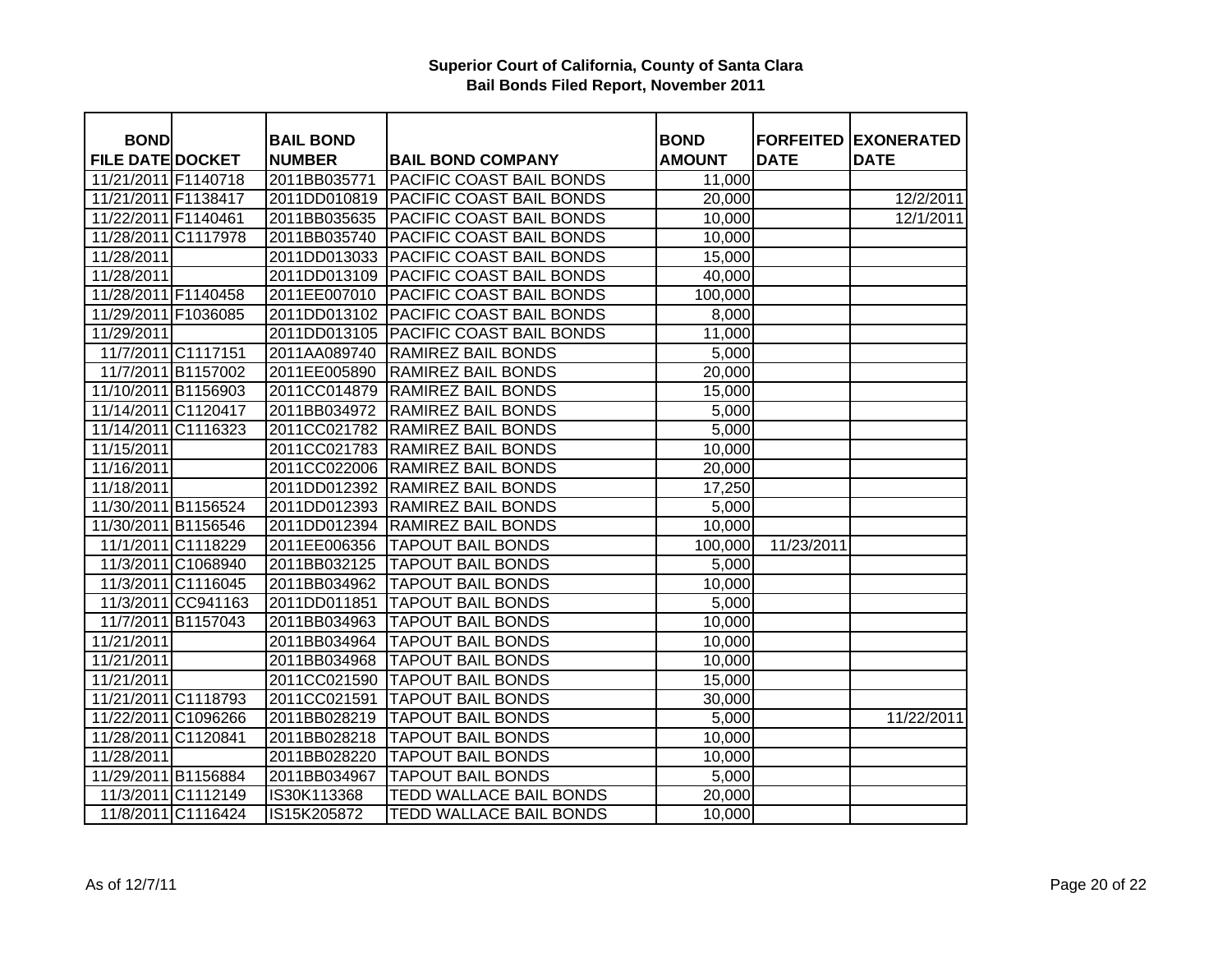| <b>BOND</b>             |                    | <b>BAIL BOND</b>   |                                   | <b>BOND</b>   |             | <b>FORFEITED EXONERATED</b> |
|-------------------------|--------------------|--------------------|-----------------------------------|---------------|-------------|-----------------------------|
| <b>FILE DATE DOCKET</b> |                    | <b>NUMBER</b>      | <b>BAIL BOND COMPANY</b>          | <b>AMOUNT</b> | <b>DATE</b> | <b>DATE</b>                 |
|                         | 11/8/2011 B1156463 | IS30K113367        | TEDD WALLACE BAIL BONDS           | 10,000        |             |                             |
| 11/8/2011 B1157071      |                    | <b>ISISK205870</b> | <b>TEDD WALLACE BAIL BONDS</b>    | 5,000         |             |                             |
| 11/28/2011              |                    | IS50K67670         | <b>TEDD WALLACE BAIL BONDS</b>    | 25,000        |             |                             |
| 11/15/2011 F1140210     |                    | AS15K121032        | THANG VO BAIL BONDS               | 5,000         |             |                             |
| 11/23/2011 F1140710     |                    | AS15K122236        | THANG VO BAIL BONDS               | 11,000        |             |                             |
| 11/14/2011              |                    | AS25200169         | <b>TOLER BAIL BONDS</b>           | 10,000        |             |                             |
| 11/14/2011              |                    | AS25200851         | <b>TOLER BAIL BONDS</b>           | 10,000        |             |                             |
| 11/14/2011              |                    | AS25200853         | <b>TOLER BAIL BONDS</b>           | 15,000        |             |                             |
| 11/15/2011 F1140593     |                    | 5105213008         | <b>VERONICA MELERO BAIL BONDS</b> | 25,000        |             |                             |
|                         | 11/4/2011 C1118726 | AUL2081404         | <b>VU BAIL BONDS</b>              | 60,000        |             |                             |
|                         | 11/4/2011 C1118726 | AUL2081587         | <b>VU BAIL BONDS</b>              | 60,000        |             |                             |
|                         | 11/4/2011 C1118726 | AUL2082355         | <b>VU BAIL BONDS</b>              | 60,000        |             |                             |
|                         | 11/7/2011 B1156972 | A152180108         | <b>VU BAIL BONDS</b>              | 10,000        | 11/17/2011  |                             |
| 11/7/2011               |                    | A152180110         | <b>VU BAIL BONDS</b>              | 10,000        |             |                             |
| 11/8/2011               |                    | A302127384         | VU BAIL BONDS                     | 10,000        |             |                             |
|                         | 11/9/2011 C1117728 | AUL2082331         | VU BAIL BONDS                     | 45,000        |             |                             |
| 11/10/2011 C1118707     |                    | A302127564         | <b>VU BAIL BONDS</b>              | 25,000        |             |                             |
| 11/14/2011              |                    | A302127385         | <b>VU BAIL BONDS</b>              | 25,000        |             |                             |
| 11/18/2011 B1157034     |                    | A152180124         | VU BAIL BONDS                     | 15,000        |             |                             |
| 11/18/2011              |                    | A152180125         | <b>VU BAIL BONDS</b>              | 10,000        |             |                             |
| 11/21/2011              |                    | A302127386         | <b>VU BAIL BONDS</b>              | 25,000        |             |                             |
| 11/21/2011 C1117728     |                    | AUL2082332         | <b>VU BAIL BONDS</b>              | 50,000        |             |                             |
| 11/28/2011 C1105610     |                    | A152180116         | VU BAIL BONDS                     | 10,000        |             |                             |
| 11/28/2011              |                    | A152180118         | <b>VU BAIL BONDS</b>              | 1,000         |             |                             |
| 11/28/2011              |                    | A152180119         | <b>VU BAIL BONDS</b>              | 12,000        |             |                             |
| 11/28/2011 C1121056     |                    | A302127387         | <b>VU BAIL BONDS</b>              | 21,000        |             |                             |
| 11/29/2011              |                    | A302127409         | <b>VU BAIL BONDS</b>              | 25,000        |             |                             |
| 11/29/2011              |                    | A302127563         | <b>VU BAIL BONDS</b>              | 25,000        |             |                             |
| 11/1/2011               |                    | A152179753         | <b>ZIG ZAG BAIL BONDS</b>         | 11,000        |             |                             |
|                         | 11/7/2011 C1120526 | AUL2082182         | ZIG ZAG BAIL BONDS                | 16,000        |             |                             |
|                         | 11/9/2011 C1120531 | AUL2082180         | ZIG ZAG BAIL BONDS                | 45,000        |             |                             |
| 11/14/2011 C1110293     |                    | 5801111156         | ZIG ZAG BAIL BONDS                | 5,000         |             |                             |
| 11/21/2011 C1115043     |                    | A152180101         | ZIG ZAG BAIL BONDS                | 10,000        |             |                             |
| 11/21/2011              |                    | A72253400          | ZIG ZAG BAIL BONDS                | 7,500         |             |                             |